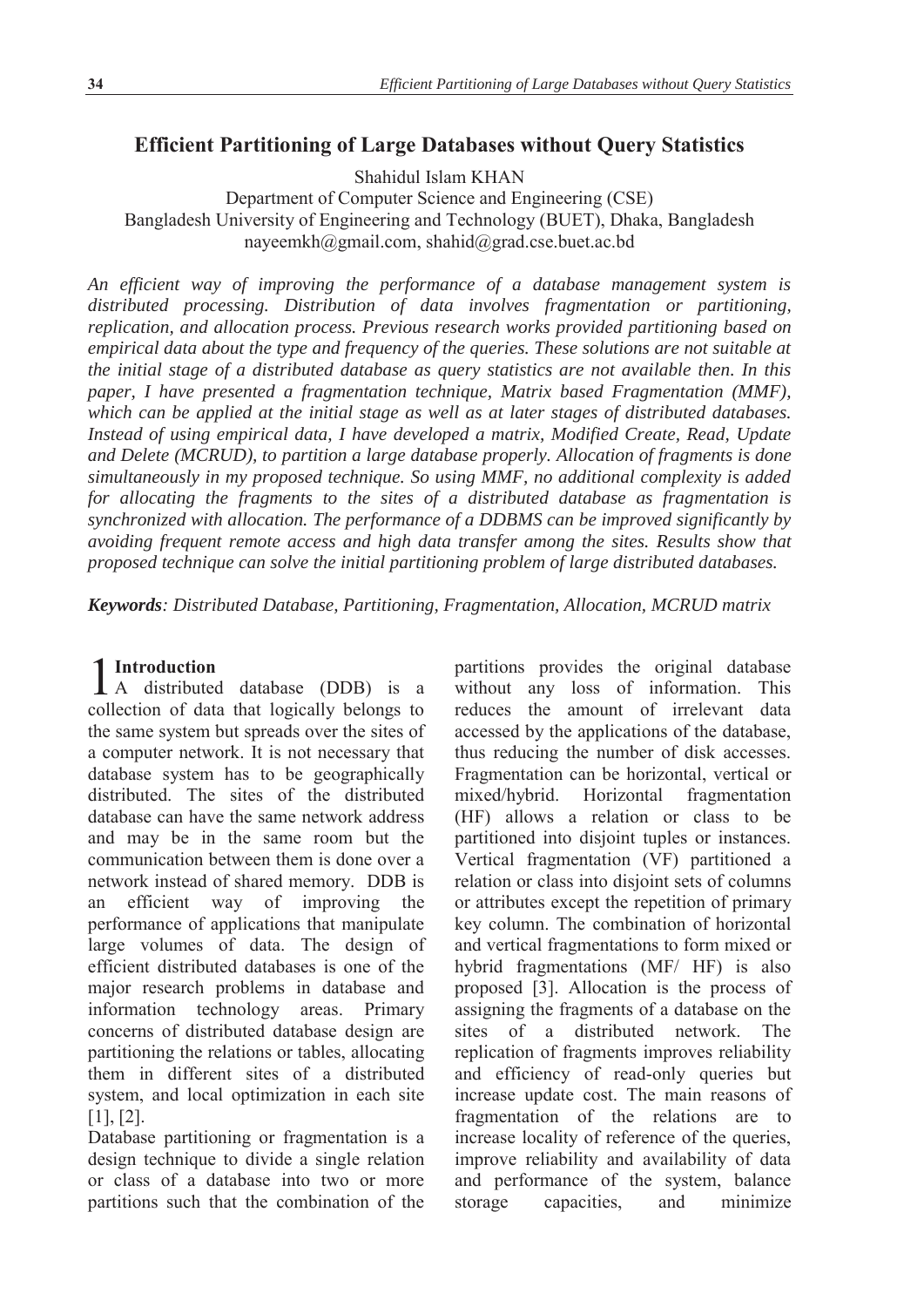## communication costs [1]-[4].

## **1.1 Problem Definition**

In distributed database design, the basis of fragmentation (horizontal, vertical or mixed) of relations is one of the follows:

- Frequency of different queries executed in a system at runtime,
- **Affinity** matrix of minterm predicates constructed from combination of predicates
- **Attribute affinity matrix constructed** based on the relationship between different attributes of a table and run time transactions that access the attributes

To know actual query frequencies or to construct above matrices sufficient experiential data are required that are not available in most cases at the initial stage of a distributed database. Moreover, almost all the previous techniques concentrated only fragmentation problem and overlooked allocation problem to reduce the complexity of the problem. But the overall performance of a distributed system fragmented by a very good fragmentation technique can be very low if proper allocation of the fragments to the sites of the distributed system cannot be ensured.

Available techniques developed by the researchers so far to support fragmentation cannot provide a solution at the initial level of a distributed system. They use frequency of queries executed in a system at runtime, affinity matrix of minterm predicates constructed from combination of predicates or attribute affinity matrix constructed based on the relationship between different attributes of a table and run time transactions that access the attributes as a basis of fragmentation of the relations. To construct these matrices sufficient experiential data are required that are not available in most cases at the initial stage of a distributed system. So using currently available techniques for fragmentation, the database administrator has to put the whole database in a single site of the system and perform fragmentation and allocation after a long period when sufficient empirical data will be available to him.

During this period facilities of distributed database cannot be enjoyed. After the period the database can be fragmented correctly to some extent and allocated to the sites with a high communication cost of transferring a huge amount of data from central node to all other nodes of the system. Due to the deficiencies of fragmentation and allocation techniques existing in the literature, my research focused fragmentation and allocation in an integrated manner. Based on locality of data, partitioning the database and allocating the partitions are performed with the objective of minimizing data transmission costs and maximizing locality of data

In this paper, I have presented a fragmentation technique namely Matrix based Fragmentation (MMF) that is capable of partitioning relations of a distributed database properly at the initial stage when data access statistics and query execution frequencies are not available. Instead of using empirical data, I have developed a matrix namely Modified Create, Read, Update and Delete (MCRUD) to make fragmentation decisions. Using our technique, no additional complexity is added for allocating the fragments to the sites of a distributed database as fragmentation is synchronized with allocation. So the performance of a DDBMS can be improved significantly by avoiding frequent remote access and high data transfer among the sites. This will improve the bandwidth of the system as well.

#### **1.2 Contributions of the Paper**

- The main contribution is to develop a fragmentation technique that can partition relations without empirical data.
- Relations are fragmented initial with the help of MCRUD matrix. This overcomes initial fragmentation problem of distributed database that is not properly addressed in other fragmentation techniques.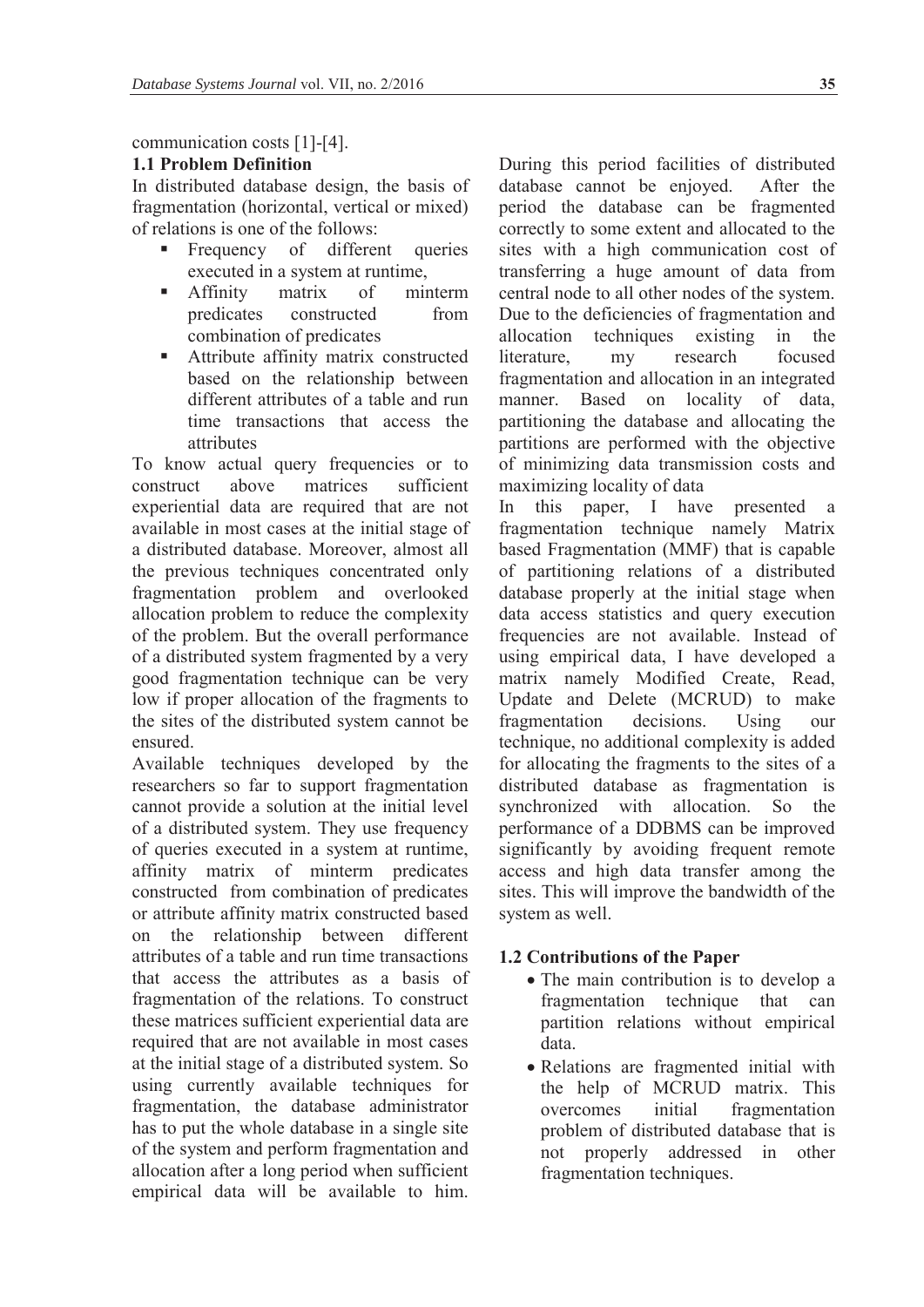- A very good hit rate (Approximately 90%) is achieved using my proposed technique for various kinds of insertion, selection, join, deletion and other queries.
- In our technique large amount of costly data transfer using communicational network can be avoided as fragments are correctly allocated to different sites at the initial stage of the system.

The rest of the paper is organized as follows. In Section 2, a brief review of the research in horizontal, vertical and mixed fragmentation technique of distributed database is presented and limitations of the available fragmentation techniques are also discussed. Section 3 describes the details of Matrix based Fragmentation (MMF) technique In Section 4, I have presented the results of the experiments to show the performance of my proposed technique. Finally, Section 5 concludes the paper and provides suggestions for future research.

# **2 Literature Review**

# **2.1Complexity of the problem**

The combined problem of fragmentation and allocation is proven NP-hard [6]. In the case of Horizontal fragmentation, if n simple predicates are considered  $2<sup>n</sup>$  is the number of horizontal fragments using minterm predicates. If there are k nodes, the complexity of allocating horizontal fragments is  $O($ ).

For example, using 6 simple predicates to perform horizontal fragmentation results in  $2^6$  = 64 fragments. To find the optimal allocation of the fragments in 4 sites one needs to compare all the  $4^{64} \approx 10^{39}$  possible allocations.

For vertical fragmentation, if a relation has m non-primary key attributes, the number of possible fragments: Bell number B (m)  $\approx$ m<sup>m</sup>. The fragment allocation is of  $\mathop{\text{complex}^m}$ ity

O ( ). Due to the complexity of both fragmentation and allocation, allocation of the fragments are often treated

independently than fragmentation of the database.

# **2.2 Horizontal Fragmentation**

There are two types of horizontal fragmentation, primary and derived. Primary horizontal fragmentation of a relation or a class is performed using predicates of queries accessing this relation or class, while derived horizontal fragmentation of a relation or a class is performed based on horizontal fragmentation of another relation or class.

In the context of the relational data model, existing approaches for horizontal fragmentation mainly fall into following three categories [7], [1]:

- minterm-predicate-based approaches: which perform primary horizontal fragmentation using a set of minterm predicates, e.g., [1], [2], [8].
- affinity-based approaches: which, at first, group predicates according to predicate affinities and then perform primary horizontal fragmentation using conjunctions of the grouped predicates, e.g., [9] - [12].
- other approaches: approaches other than minterm predicate or predicate affinity-based approach, e.g., [13] – [16].

# **2.3 Vertical Fragmentation**

Vertical fragmentation has been studied since the 1970s. There are two main approaches [7]:

- The pure affinity-based approach takes attribute affinities as the measure of togetherness of attributes to fragment attributes of a relation schema. Research work includes [17]-[24].
- The cost-driven approach uses a cost model while partitioning attributes of a relation schema. Research work includes [25] - [30].

# *Initial Vertical Fragmentation*

Abuelyaman [30] provided a solution of initial fragmentation of database using vertical fragmentation technique namely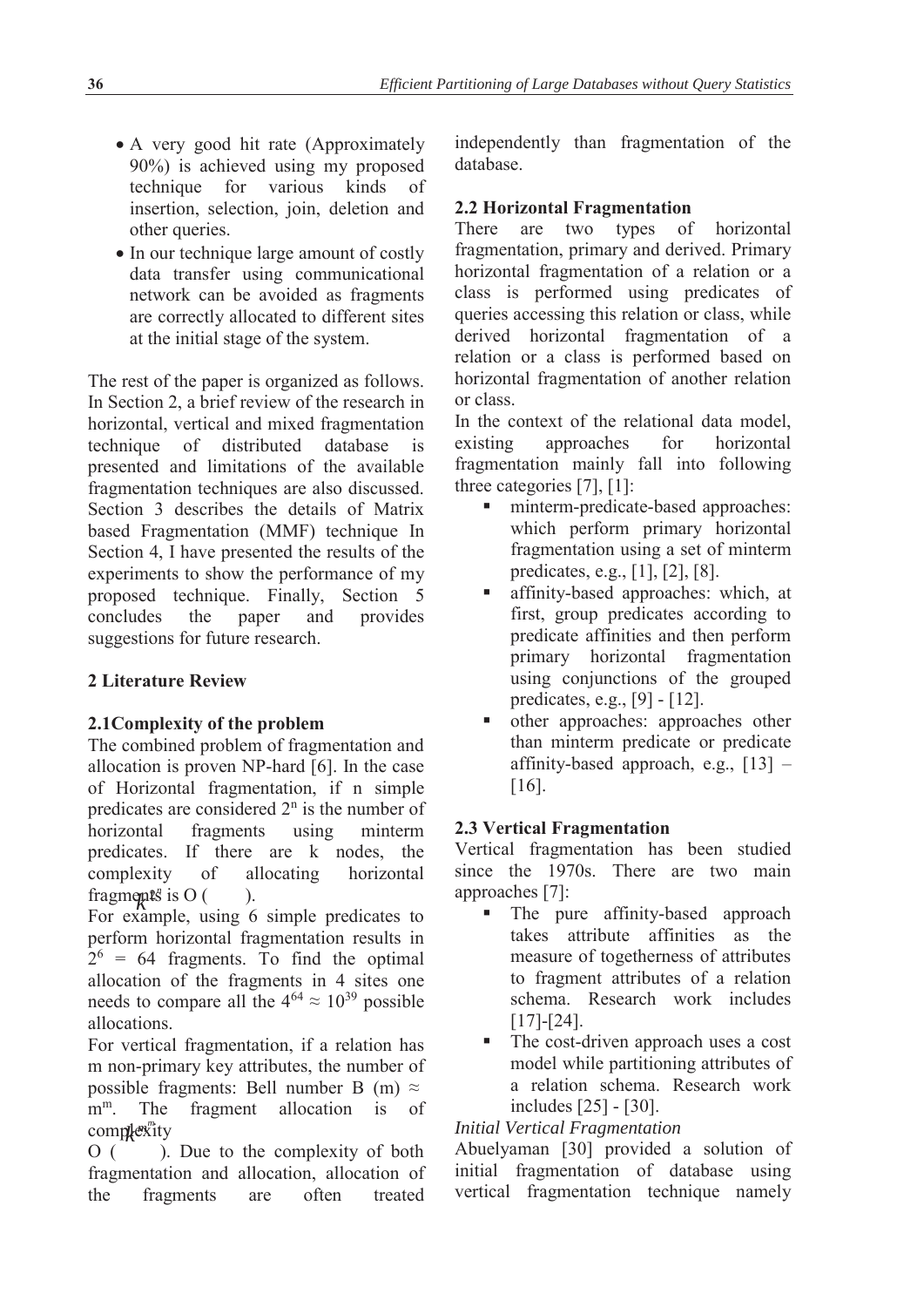StatPart. To fragment a relation, it starts with a randomly generated matrix of attribute vs. queries called the reflexivity matrix. It then constructs symmetry matrix from the reflexivity matrix using two equations. Symmetry matrix is inputted to transitivity module which uses an algorithm to produce two set of attributes those will be used to break the relation into two binary vertical fragments.

Main two drawbacks of StatPart [30] are:

- It can suggest only two binary vertical fragments independent of the number of sites of the distributed system. So this technique is not suitable for a distributed system with more than two allocation sites.
- As it starts with a randomly generated matrix that represents the relationship among attributes and queries, optimum fragmentation decision cannot be provided using this algorithm. So it continuously shifts attributes from one fragment to another fragment trial and error basis to improve hit ratio.

Recent research on Horizontal or Vertical partitioning includes fragmentation of very large databases, cloud-based systems, multimedia databases etc. [31]-[35].

## **2.4 Mixed Fragmentation**

Navathe et al. [3] proposed a mixed fragmentation methodology that simultaneously applies horizontal and vertical fragmentation on a relation. The input of the procedure comprises a predicate affinity table and an attribute affinity table. A set of grid cells is created first which may overlap each other. Then some grid cells are merged such that total disk accesses for all transactions can be reduced. Finally, the overlap between each pair of fragments is removed using two algorithms for the cases of contained and overlapping fragments.

Adopting some developed heuristics and algorithms in [3] to fragmentation in object oriented databases, Bai˜ao and Mattoso [36] proposed a design procedure which includes

a sequence of steps: analysis phase, vertical and horizontal fragmentation. In the first step, a set of classes that are needed for horizontal fragmentation, vertical fragmentation, or non-fragmentation, are identified. In the second and third steps, vertical and horizontal fragmentations are performed on the classes identified in the first step, using algorithms extended from the one in [3]. All fragmentation algorithms are affinity based. The evaluations of the resulting fragmentation are not based on any cost model. Bai˜ao et al. [4] considered mixed fragmentation as a process of performing vertical fragmentation on classes first and then performing horizontal fragmentation on the set of vertical fragments.

## **2.5 Allocation**

In the literature, allocation problems are first addressed for file allocation. Chu [37] presented a simple model for a nonredundant allocation of files. Casey [56] proposed a model which allows the allocation of multiple copies. Queries and updates are distinguished in the model. Mahmoud and Riodon [38] proposed a model for studying file allocation and the capacity of communication capacities to obtain an optimized solution which minimizes storage and communication cost. Since the early 1980s, data allocation has been studied in the context of relational databases. Due to the complexity of the problem of data allocation, different researchers make different assumptions to reduce the size of the problem. Some works do not consider replication while making a decision of allocation [39, 40] while some others do not consider storage capabilities of network nodes [6, 41].

## **2.6 Summary**

Most of the literature about database distribution considers fragmentation and allocation as two different steps even though they are strongly related problems. Both fragmentation and allocation take the same input information to achieve the same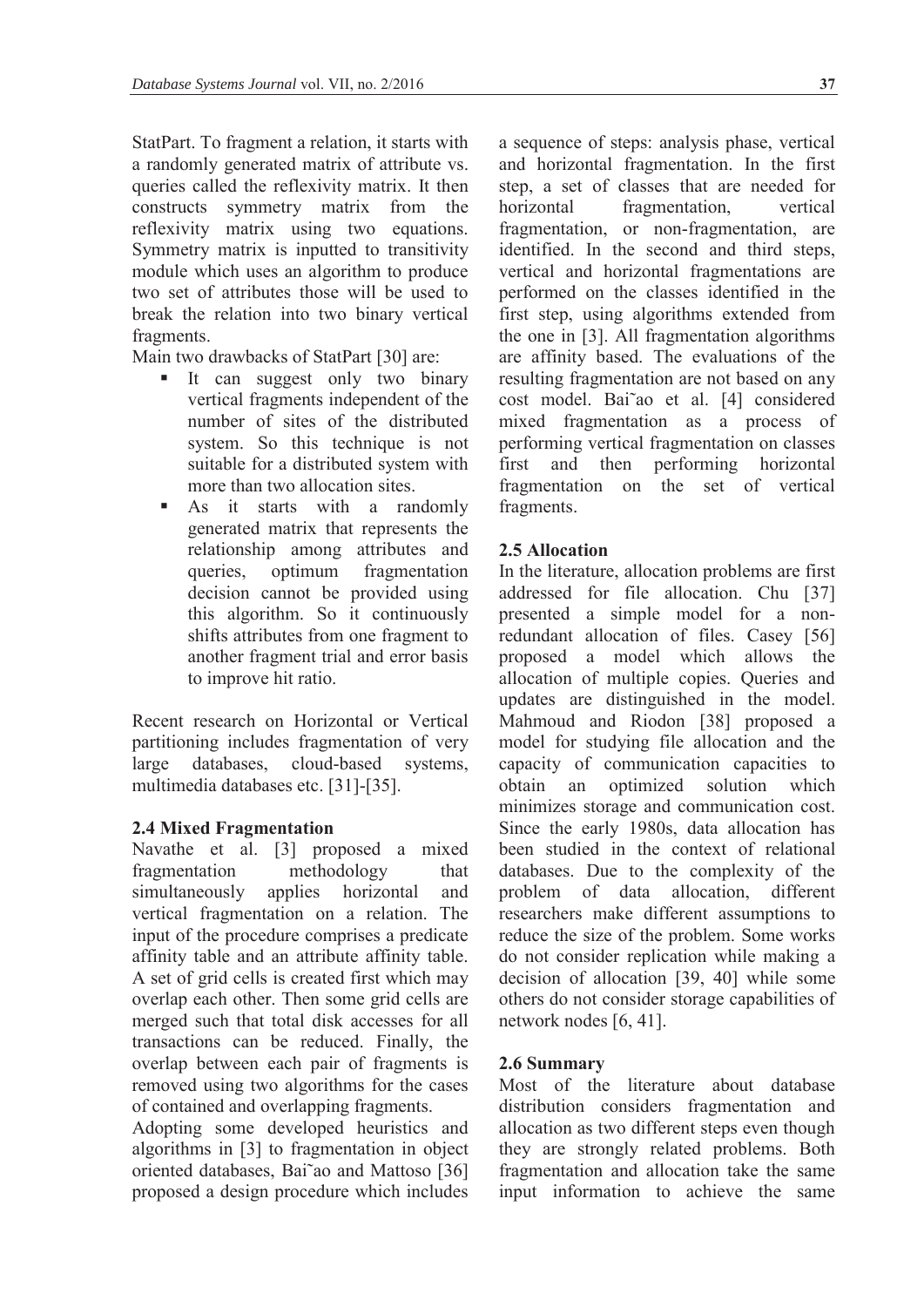objectives of improving system performance, reliability, and availability. Existing approaches for primary horizontal fragmentation can be characterized into three streams, one using minterm predicates, one using predicate affinity, and a cost-driven approach using a cost model. Even though each of the approaches claims to be able to improve system performance, there is no evaluation to prove that resulting fragmentation schemata can indeed improve the system performance. Horizontal fragmentation with minterm predicates often results in a large number of fragments which will later be allocated to a limited number of network nodes. Affinity-based horizontal fragmentation approaches cannot guarantee to achieve optimal system performance because the information of data local requirement is lost while computing predicate affinities. Cost-driven approaches use cost models to measure the number of disk accesses without considering transportation cost.

For vertical fragmentation, there are two main approaches existing in the literature: affinity based and cost-based. The affinitybased vertical fragmentation approach originated for centralized databases with hierarchical memory levels, for which the number of disk accesses is the main factor that affects the system performance. Later, this approach was adapted to distributed databases for which transportation cost is the main cost that affects the system performance. Attribute affinities only reflect the togetherness of attributes accessed by applications. Vertical fragmentation based on affinities may reduce the number of disk accesses. However, there is no clear proof that affinity-based vertical fragmentation can indeed improve data local availability and thus improve system performance. The costdriven approach performs vertical fragmentation based on a cost model that measures the number of disk accesses. The

optimal solution chosen by this approach is the vertical fragmentation schema that has the fewest number of disk accesses. However, there is no fragmentation approach, for both horizontal and vertical fragmentation, taking data locality into consideration.

Due to the complexity of the allocation problem, it is infeasible to find optimal solutions. Researchers provided heuristic solutions with many assumptions to reduce the complexity of the problem. The assumption that fragmentation is completed properly is not reasonable. Because it is not possible to solve the fragmentation problem independently from the allocation problem as the optimal fragmentation can only be achieved with respect to the optimal allocation of fragments.

# **3 Matrix based Fragmentation Technique (MMF)**

To solve the problem of taking proper fragmentation decision at the initial stage of a distributed database, I have developed a new partitioning technique based on locality precedence of the attributes. Instead of using empirical data, I have developed Modified Create, Read, Update and Delete (MCRUD) matrix to obtain fragmentation decisions. The details of the technique are discussed in the following sections.

# **3.1 CRUD Matrix**

A data-to-location CRUD matrix is a table in which rows indicate attributes of the entities of a relation and columns indicate locations of the applications [42]. It is used by the system analysts and designers in the requirement analysis phase of system development life cycle for making a decision of data mapping to different locations [42], [43]. An example of a traditional CRUD Matrix is shown in the Fig. 1.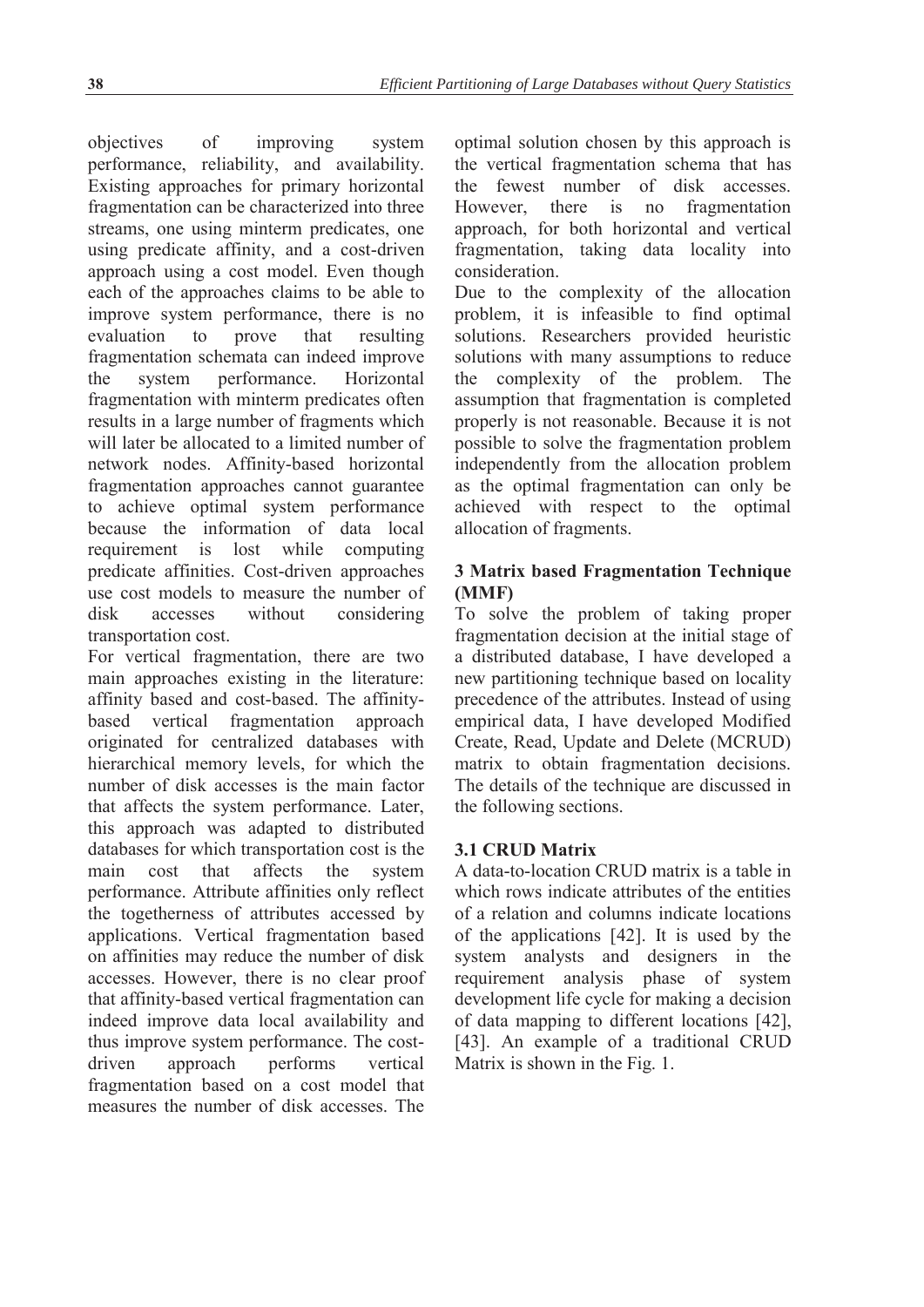| Entity                 | Order        | Chemicals | Requestor | Vendor Catalog |
|------------------------|--------------|-----------|-----------|----------------|
| Use Case               |              |           |           |                |
| Place Order            |              | R         | R         | R              |
| Change Order           | U, D         |           | R         | R              |
| Manage Chemical        |              | C, U, D   |           |                |
| Inventory              |              |           |           |                |
| Report on Orders       | $\mathbb{R}$ | R         | R         |                |
| <b>Edit Requesters</b> |              |           | C, U      |                |

**Fig. 1** Example of a CRUD Matrix adopted from [44]

### **3.2 MCRUD Matrix**

I have modified the existing CRUD matrix according to our requirement of horizontal fragmentation and name it Modified Create, Read, Update, and Delete (MCRUD) matrix. It is a table constructed by placing predicates of attributes of a relation on the row side and applications of the sites of a DDBMS on the column side. I have used MCRUD matrix to generate attribute locality precedence (ALP) table for each relation. An example of an

MCRUD Matrix is shown in Fig. 2. In this example, the distributed system has three sites and one application is running on each site. Entity set, attribute, and predicate are denoted by *e*, *a* and *p* respectively. If an application of a site has chances to perform create or read or update or delete operation to an attribute's certain predicate then C or R or U or D will be written in the intersecting cell of the matrix.

| Site.Application                   | Site1       | Site2       | Site3       |
|------------------------------------|-------------|-------------|-------------|
|                                    | Ap1         | Ap1         | Ap1         |
|                                    |             |             |             |
| <b>Entity.Attribute.Predicates</b> |             |             |             |
| e.a <sub>1</sub> .p <sub>1</sub>   | <b>CRUD</b> | R           | R           |
| e.a <sub>1</sub> .p <sub>2</sub>   | RU          | <b>CRUD</b> | <b>CRU</b>  |
| e.a <sub>2</sub> p <sub>1</sub>    | R           | R           | <b>CRUD</b> |
| e.a <sub>2</sub> .p <sub>2</sub>   | R           | <b>RU</b>   | R           |
| e.a <sub>3</sub> .p <sub>1</sub>   | <b>CRUD</b> |             | R           |
| e.a <sub>3</sub> .p <sub>2</sub>   | R           | R           | <b>CRUD</b> |

**Fig. 2** Example of a MCRUD Matrix

#### **3.3 Attribute Locality Precedence (ALP)**

In my developed technique, a relation is fragmented according to the locality of precedence of its attributes. Attribute Locality Precedence (ALP) as the value of importance of an attribute with respect to the sites of a distributed database [45], [46]. A relation in a database contains different types of attributes those describe properties of the relation. But the important thing is that the attributes of a relation do not have same importance with respect to data distribution in different sites. For example in

Fig. 2, there are three attributes  $a_1$ ,  $a_2$  and  $a_3$ . Among them, one may be more significant than others to increase data locality and to reduce remote access in the case of fragmentation. According to the above importance, we can calculate locality precedence of each attribute for each relation and construct ALP table for the relations.

#### **3.4 ALP Table**

ALP values of different attributes of a relation will be placed in a table called ALP table. ALP table will be constructed by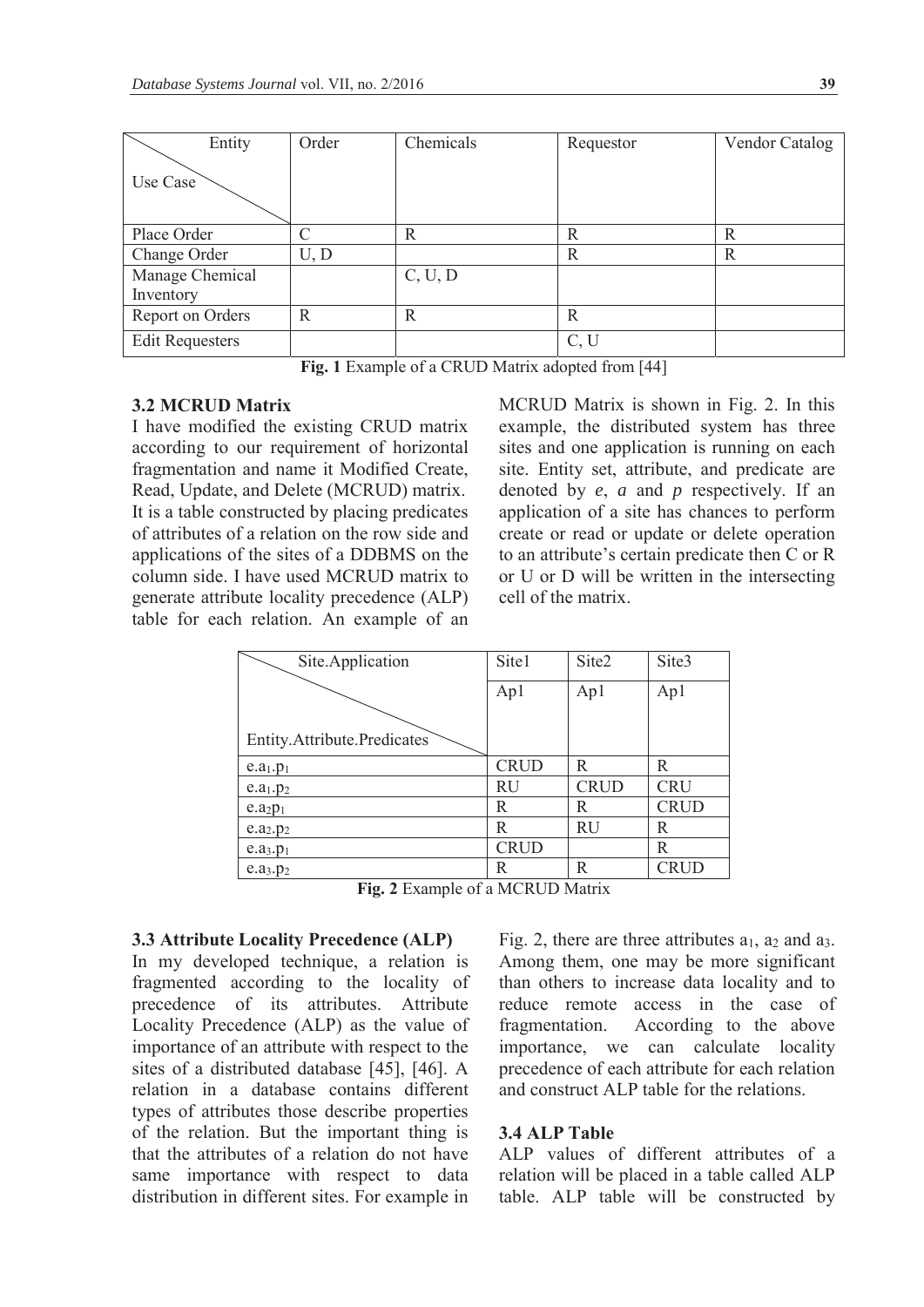database designer for each relation of a DDBMS at the time of designing the database with the help of MCRUD matrix and cost functions. The algorithm that will be used to calculate ALP and to construct ALP table is given in Algorithm I. An example of ALP table for the MCRUD matrix of Fig. 2 is shown in Table 1.

#### Algorithm I: ALP calculation

```
Input: MCRUD of a relation 
Output: ALP table of the 
relation 
for ( i =1; I <= 
TotalAttributes; i++){ 
      for ( j =1; j <= 
TotalPredicates[i]; j++){ 
           MAX[i][j] = 0; for ( k =1; k <= 
TotalSites; k++){ 
for ( r =1; r <= 
TotalApplications[k]; r++){ /* 
Calculating sum of all 
applications' cost of predicate j 
of attribute i at site k */ 
     C[i][j][k][r] = f_c * C + f_r * R+ fu*U + fd*D 
       S[i][j][k] + = 
C[i][j][k][r] 
If S[i][j][k] > MAX[i][j] { 
/*Find out at which site cost of
```

```
predicate j is maximum*/ 
                        MAX[i][j] = 
S[i][j][k] 
                         POS[i][j] = 
k 
                   SumOther = 0 
                   Count =0 
for ( r =1; r <= A[i][j][k];
r++){ 
If (r!=k) 
SumOther + = S[i][j][r]If S[i][j][r]>MAX[i][j]/2 
/* selecting the sites where 
         Replicate[Count]=r 
replication of a fragment 
                       Count++ 
                     will be 
performed */ 
             ALPsingle[i][j] = 
MAX[i][j] – SumOther 
/* actual cost for predicate j 
of attribute i */ 
ALP[i] = 0 
for ( j =1; j <= 
TotalPredicates[i]; j++) 
/*calculating total cost for 
attribute i (locality 
precedence)*/ 
            ALP[i] + = 
ALPsingle[i][j]
```
#### Table 1 Example of an ALP table

| Entity. Attribute Name | Precedence |
|------------------------|------------|
| e.a <sub>1</sub>       |            |
| e.a <sub>2</sub>       |            |
| e.a <sub>3</sub>       | 13         |

#### **3.5 ALP Cost Functions**

I treated cost as the effort of access and modification of a particular attribute of a relation to an application from a particular site. For calculating precedence of an attribute of a relation, I take the MCRUD matrix of the relation as an input and use the cost functions of [45], [46].

Using the form of Table 2, more accurate estimation of the frequency of *create*, *read*, *update* and *delete* operation by an application can be possible. This form will be used at the requirement analysis phase of a DDBMS design.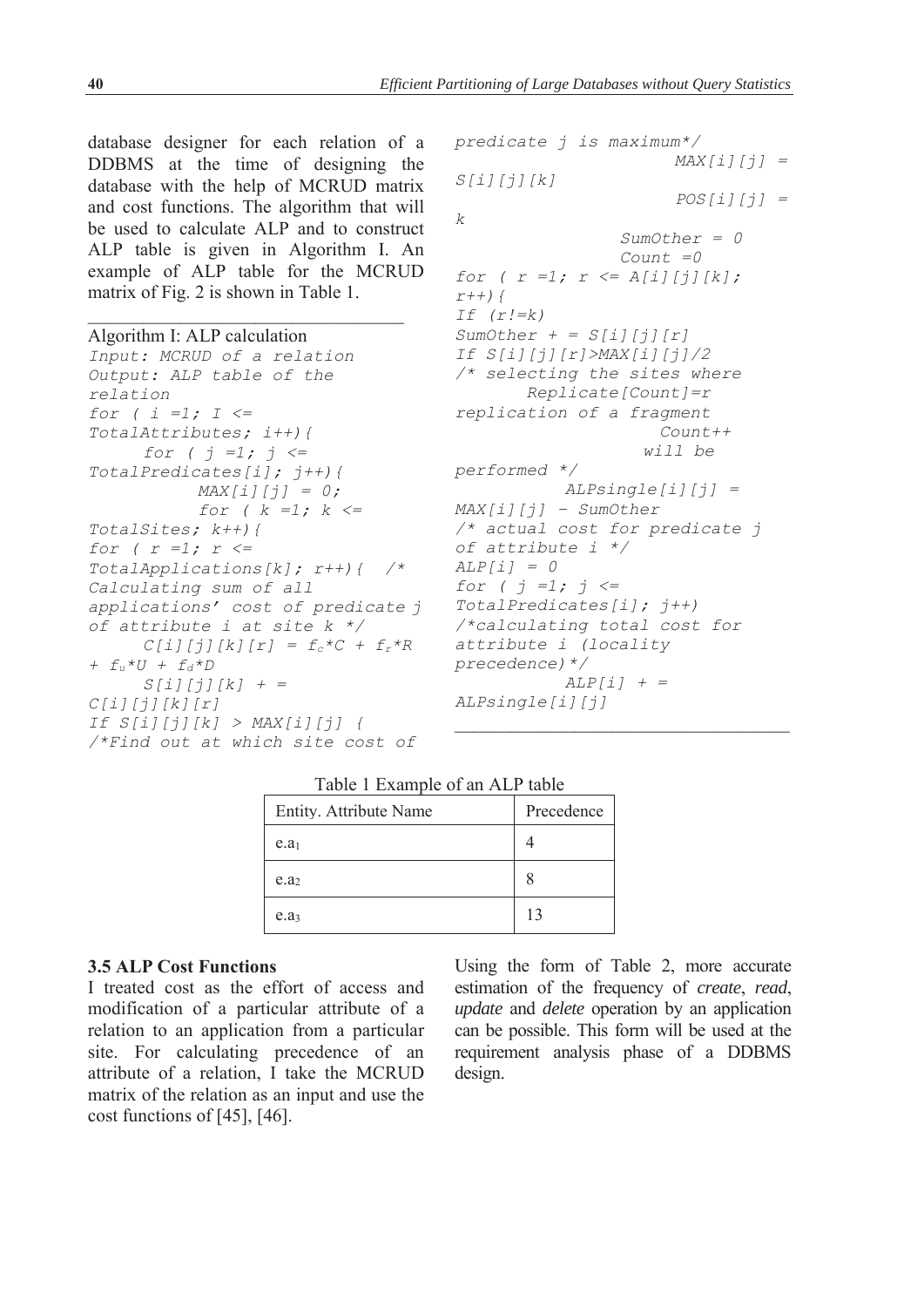| I able 2 Information inced Analysis Form |                                                 |   |                        |        |
|------------------------------------------|-------------------------------------------------|---|------------------------|--------|
| <b>Access Statistics</b>                 | Site k                                          |   |                        |        |
|                                          | Application r                                   |   |                        |        |
| Users                                    | attribute <sub>i</sub> . predicate <sub>j</sub> |   |                        |        |
|                                          |                                                 |   | Create   Read   Update | Delete |
| $U_1$                                    |                                                 | X |                        |        |
| $U_2$                                    |                                                 | X | X                      |        |
| $U_3$                                    | X                                               | X | X                      | X      |
| $U_4$                                    |                                                 | X |                        |        |
|                                          |                                                 |   |                        |        |
|                                          |                                                 |   |                        |        |
| $\rm U_n$                                | $\mathbf X$                                     | X | X                      |        |

Table 2 Information Need Analysis Form

## **3.6 Fragmentation based on MCRUD Matrix**

Here, I am describing MMF technique in details. The main functionalities of the technique are shown in Fig. 3 adopted from [46]. There are *n* numbers of relations in the database named  $R_1$ ,  $R_2$ ,...,  $R_n$ . First n number of MCRUD matrices will be constructed by the system designer at design time. These *n* matrices will be the input of our technique. Then using the cost functions,

*n* number of ALP tables ALP  $(R_1)$ , ALP  $(R_2)$ , …, ALP  $(R_n)$  will be constructed. Then in the next step, *n* numbers of predicate sets named  $P_1$ ,  $P_2$ , ...,  $P_n$  will be generated for attributes with highest ALP value for each ALP table. Each predicate set  $P_i$  will contain *m* numbers of predicates. According to the predicate sets, each of the *n* relations  $R_i$  will be fragmented into m fragments and allocate to the *m* sites.



Fig. 3 Block diagram of MMF

Following algorithm, Algorithm II has been used to implement MMF technique.

Algorithm II: FragmentationAllocation *Input: Total number of sites: S*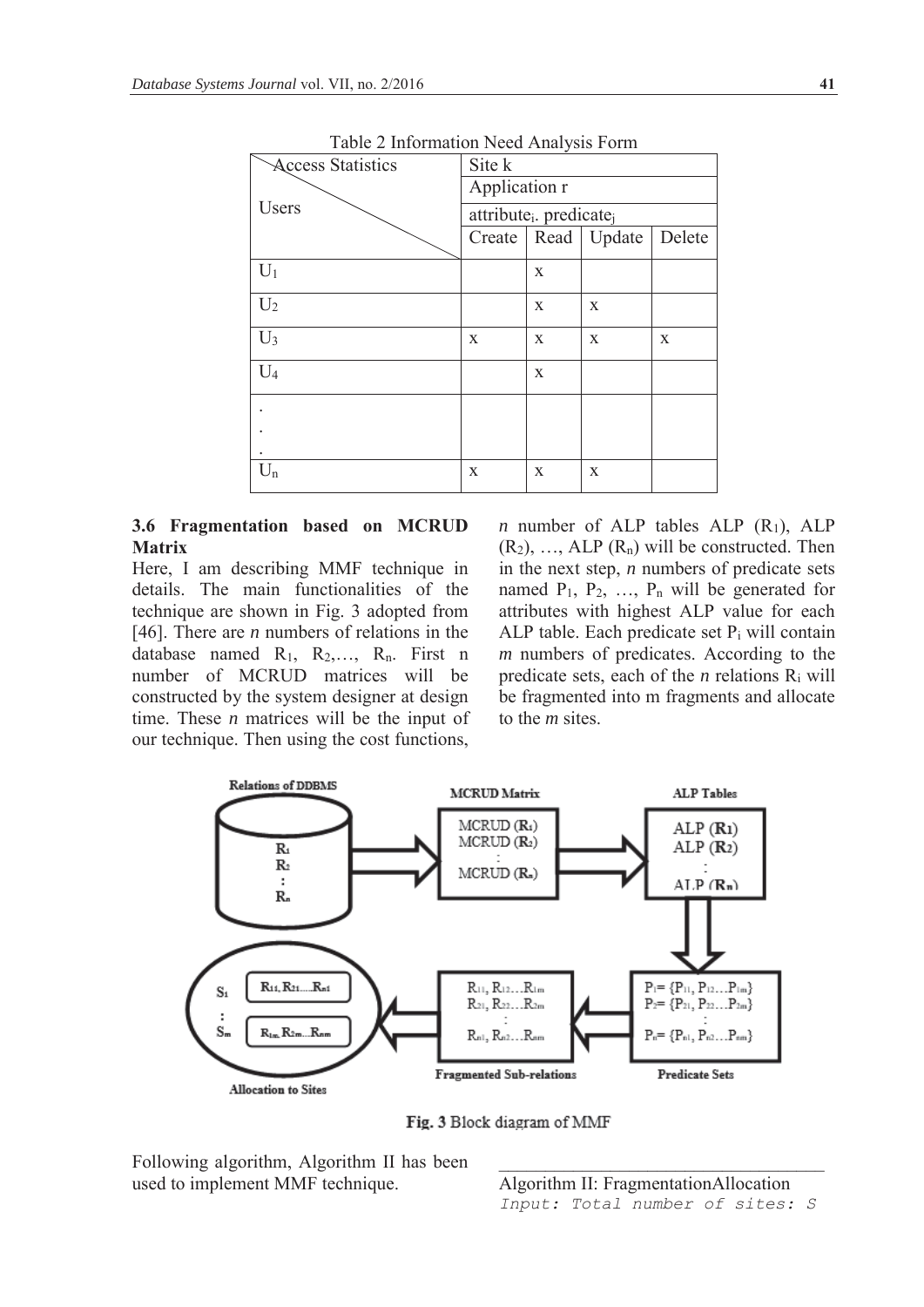```
\n= {S1, S2, ..., Sn}\n    Relation to be fragmented:\nR\n    Modified CRUD matrix:\nMCRUD[R]\nOutput: Fragments F = {F1, F2,\nF3, ..., Fn}\nStep 1: Construct ALP[R] from\nMCRUD[R] based on Cost functions\nStep 2: For the significant\nhighest valued attribute of ALP\ntable\n    a. Generate predicate set\n    P = { P1, P2, ..., Pm }\n    b. Fragment R using P as\n    selection predicate\n    
$$
\nabla_P | \nabla_P (R)
$$
\n    c. ALLOCATE F to S\nStep 3: For non-significant-\nhighest-value (Max-\nHighest<1.5*2nd-Highest) in\nALP[R]\n    s. REFILCATE R to\n    j=1 if R\n    is an entity set\n    b. Derive Horizontally\n
```

*Fragment R using its owner relation if R is a relationship set* 

Algorithm II takes a relation to be

fragmented, MCRUD matrix of the relation and number of allocation sites as input. It finally produces fragments and allocates them in the sites of DDBMS.

## **3.7 Implementation of other Fragmentation Types**

In this paper, I have performed the fragmentation of the relations of distributed database using horizontal fragmentation technique. This is because of improving performance significantly of a distributed database, we have to maximize locality of data or hit rate of the queries. That is query generating in one site access data of that site only. This will reduce remote access cost and cost of data transfer among the sites. The locality of data can be achieved more using horizontal fragmentation than vertical fragmentation.

MMF technique is not limited to horizontal fragmentation only. If we slightly modify the MCRUD matrix that is if we place attributes of a relation on the row side and applications of the sites of a DDBMS on the column side and modifying the cost functions we can produce vertical fragmentation using MMF technique. Modification of MCRUD matrix for vertical fragmentation is shown in Fig. 4:

| Site.Application    | Site1       |           |             |     | Site2 |             |     | Site3 |     |  |
|---------------------|-------------|-----------|-------------|-----|-------|-------------|-----|-------|-----|--|
|                     |             |           |             |     |       |             |     |       |     |  |
|                     | Ap1         | Ap2       | Ap3         | Apl | Ap2   | Ap3         | Apl | Ap2   | Ap3 |  |
| Entity.Attribute    |             |           |             |     |       |             |     |       |     |  |
| Accounts .AccountNo | C           |           | <b>RU</b>   |     |       |             |     |       | R   |  |
| Accounts. Type      | <b>CRD</b>  | <b>RU</b> | <b>RUD</b>  |     | R     |             |     |       |     |  |
|                     |             |           |             |     |       |             |     |       |     |  |
|                     |             |           |             |     |       |             |     |       |     |  |
| Accounts.Balance    | R           |           | R           |     |       | <b>CRUD</b> |     |       | R   |  |
| Accounts.BrName     | <b>CRUD</b> | RU        | <b>CRUD</b> |     |       | R           | R   |       |     |  |

**Fig. 4** MCRUD Matrix for Vertical Fragmentation

Like other Hybrid or Mixed fragmentation techniques, MF can be performed in our MMF technique by applying vertical fragmentation followed by horizontal fragmentation or vice versa. If it worth mentioning that MF is only applied in distributed databases if the relations have too many attributes and a huge number of records in the relations.

## **4 Results and Discussion**

The objective of my experimental works is to verify the applicability and feasibility of MMF, the proposed fragmentation technique based on MCRUD matrix. The experimental evaluation has been performed with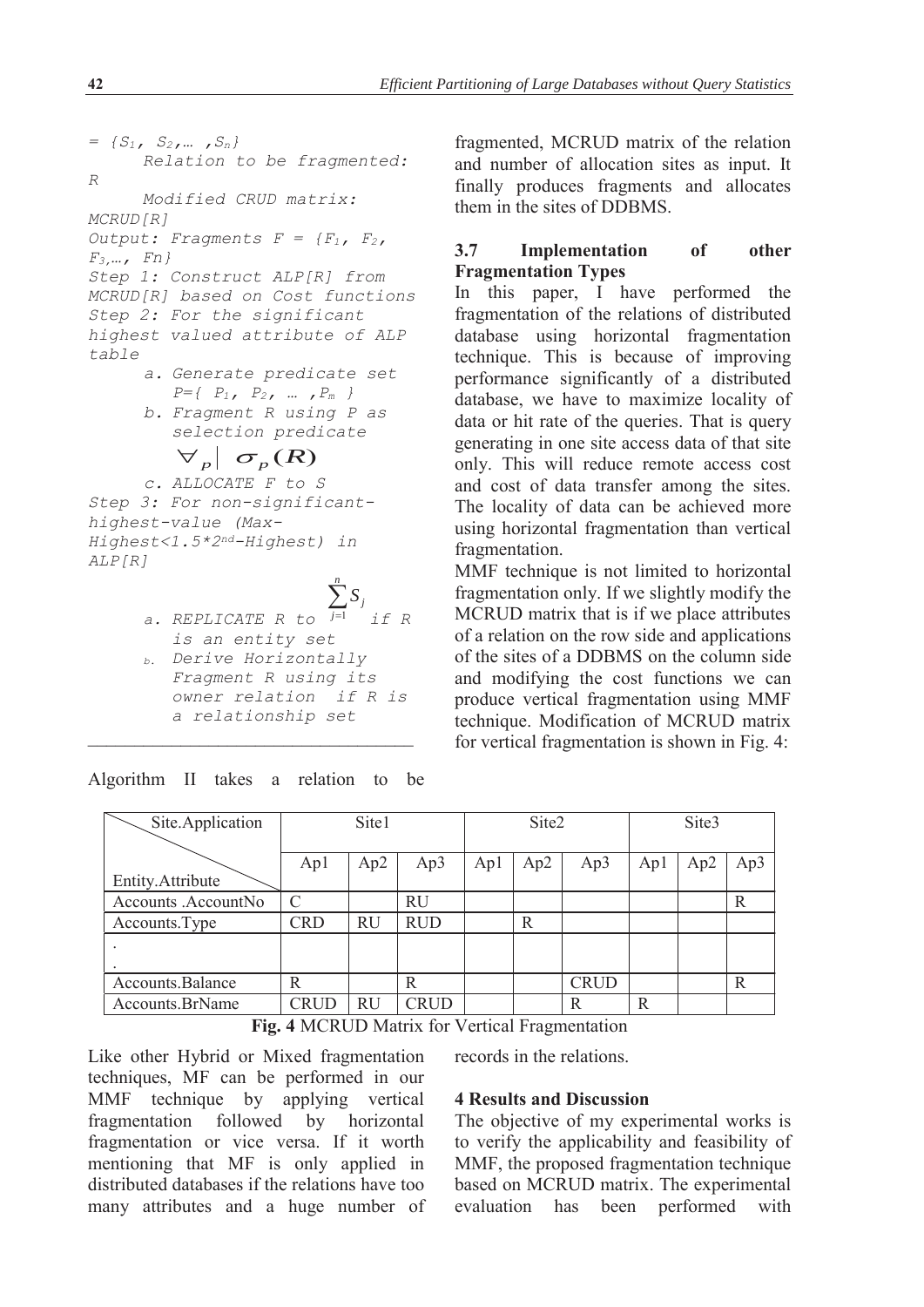synthetic data and a reasonable number of queries.

### **4.1 Experimental Environment**

To validate proposed technique, I have implemented a distributed banking database

system in the post-graduate lab of BUET using DELL workstations. I have used Windows XP operating system and Oracle 10g for database creation. Schema of the implemented database is shown in Fig. 5.

Customer-Schema = (Cid, Cname, Caddr, Cphn, BrNo) Loans-Schema =  $(LnNo, LnType, Amount)$ Accounts-Schema = (AccNo, AccType, AccBalance) Branch-Schema = (BrNo, BrName, BrAddress)  $LnCust-Schema = (LnNo, Cid)$  $AccCust-Schema = (AccNo, Cid)$ AccofBranch-Schema = (AccNo, Opendate, Status, BrNo) LnofBranch-Schema = (LnNo, Issuedate, Status, BrNo) **Fig. 5** Relation schema

Initially number of sites of the distributed system is three as shown in Fig. 6. In each site, three applications were executed.

- Application 1 deals with Customer related information.
- Application 2 deals with Account related information.
- Application 3 deals with Loan related information.



Fig. 6 Distributed banking database system

## **4.2 Construction of MCRUD Matrix**

I have constructed the MCRUD matrix for each of the eight relations of Fig. 5 in the requirement analysis phase. An MCRUD matrix is constructed for each relation by placing predicates of attributes in the row side

and applications of the sites of a DDB on the column side of a table in the requirement analysis phase of system development. Two of the matrices constructed are shown in Table 3 - 4.

|  | Table 3 MCRUD matrix of Branch relation |
|--|-----------------------------------------|
|--|-----------------------------------------|

| Site.Application            | Site1 |     |     | Site <sub>2</sub> |     |     | Site3 |     |     |
|-----------------------------|-------|-----|-----|-------------------|-----|-----|-------|-----|-----|
| Entity.Attribute.Predicates | Apl   | Ap2 | Ap3 | Apl               | Ap2 | Ap3 | Apl   | Ap2 | Ap3 |
| Branch.BrNo=B01             | R     | R   | R   |                   |     |     |       | ĸ   |     |
| Branch.BrNo=B02             |       |     | R   |                   |     | R   |       |     |     |
| Branch.BrNo=B03             |       |     |     |                   |     |     | R     |     |     |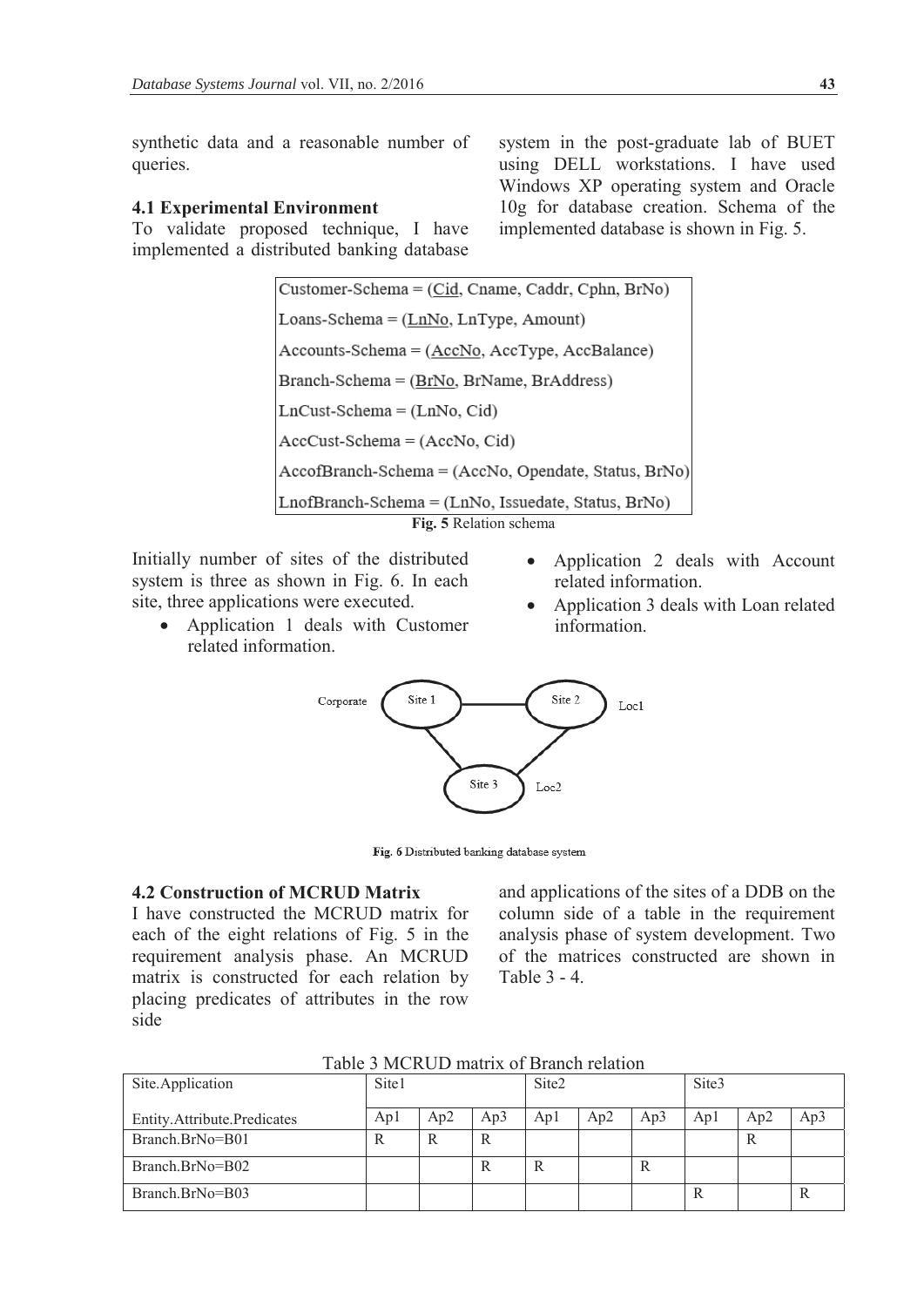| Branch.BrName=Corporate |  |  |  |  |  |
|-------------------------|--|--|--|--|--|
| Branch.BrName=Loc1      |  |  |  |  |  |
| Branch.BrName=Loc2      |  |  |  |  |  |
| Branch.BrAddress=?      |  |  |  |  |  |

| Site.Application              | Site1        |              | Site <sub>2</sub> |           |           | Site <sub>3</sub> |           |           |             |
|-------------------------------|--------------|--------------|-------------------|-----------|-----------|-------------------|-----------|-----------|-------------|
| Entity. Attribute. Predicates | Apl          | Ap2          | Ap3               | Ap1       | Ap2       | Ap3               | Ap1       | Ap2       | Ap3         |
| Loan .LnNo $<$ 10000          | <b>RU</b>    | R            | <b>CRUD</b>       | <b>RU</b> | R         | <b>CRUD</b>       | R         | R         | <b>CRUD</b> |
| Loan .Ln $No>=10000$          | R            | $\mathbb{R}$ | <b>CRUD</b>       | R         | <b>RU</b> | <b>CRUD</b>       | R         | <b>RU</b> | <b>CRUD</b> |
| Loan.LnType=SME               | R            |              | <b>RU</b>         | <b>RU</b> | R         | <b>CRUD</b>       | R         |           | <b>RU</b>   |
| Loan.LnType=HOME              | <b>RU</b>    | RU           | <b>CRUD</b>       | R         |           | <b>RU</b>         | R         |           | <b>RU</b>   |
| Loan.LnType=CAR               | $\mathbb{R}$ |              | RU                | R         |           | <b>RU</b>         | <b>RU</b> |           | <b>CRUD</b> |
| Loan.Amount< $50000$          | $\mathbb{R}$ |              | <b>CRUD</b>       | R         |           | <b>CRUD</b>       | R         |           | <b>CRUD</b> |
| Loan.Amount=50000:100000      | R            | R            | <b>CRUD</b>       | R         |           | <b>CRUD</b>       | R         |           | <b>CRUD</b> |
| $Loan.Amoun \geq 100000$      | $\mathbb{R}$ |              | <b>CRUD</b>       | R         |           | <b>CRUD</b>       | R         |           | <b>CRUD</b> |

## Table 4 MCRUD matrix of Loan relation

## **4.3 Calculation of ALP Values and Construction of ALP Tables**

I have calculated locality precedence of each attribute from the MCRUD matrix of each relation using attribute locality precedence (ALP) calculation algorithm. Using the ALP values I have constructed ALP table for each relation. ALP table is a 2D array where attributes of a relation and its locality precedence is stored. For each attribute,

Create, Read, Update, and Delete operation over its predicates from different applications of different sites is calculated and sum up to have locality precedence of that attribute. An attribute with the highest precedence implies that taking predicates of this attribute as selection predicate for horizontal fragmentation will maximize the hit ratio. It is depicted in Table 5.

|                   |                             |                         |                         | $\sim$ 1                |                            |            |                       |
|-------------------|-----------------------------|-------------------------|-------------------------|-------------------------|----------------------------|------------|-----------------------|
| Attribute<br>Name | Predicates                  | Precedence<br>in Site 1 | Precedence<br>in Site 2 | Precedence<br>in Site 3 | Precedence<br>of Predicate | ALP        | Decision              |
|                   | LnType<br>$=$<br><b>SME</b> |                         | 13                      |                         | $13 - 5 - 5 = 3$           | $3+6+2=11$ | Fragment<br>in Site 2 |
| LnType            | $LnType =$<br><b>HOME</b>   | 16                      |                         | 5                       | $16 - 5 - 5 = 6$           |            | Fragment<br>in Site 1 |
|                   | LnType<br>$=$<br><b>CAR</b> | 5                       |                         | 12                      | $12 - 5 - 5 = 2$           |            | Fragment<br>in Site 3 |

Table 5 Precedence calculation for LnType attribute of Loan relation

## Table 6 ALP table of Loan relation

| Attribute Name  | Precedence |
|-----------------|------------|
| LnNo            | $-20$      |
| LnType          | 11         |
| <b>LnAmount</b> | $-26$      |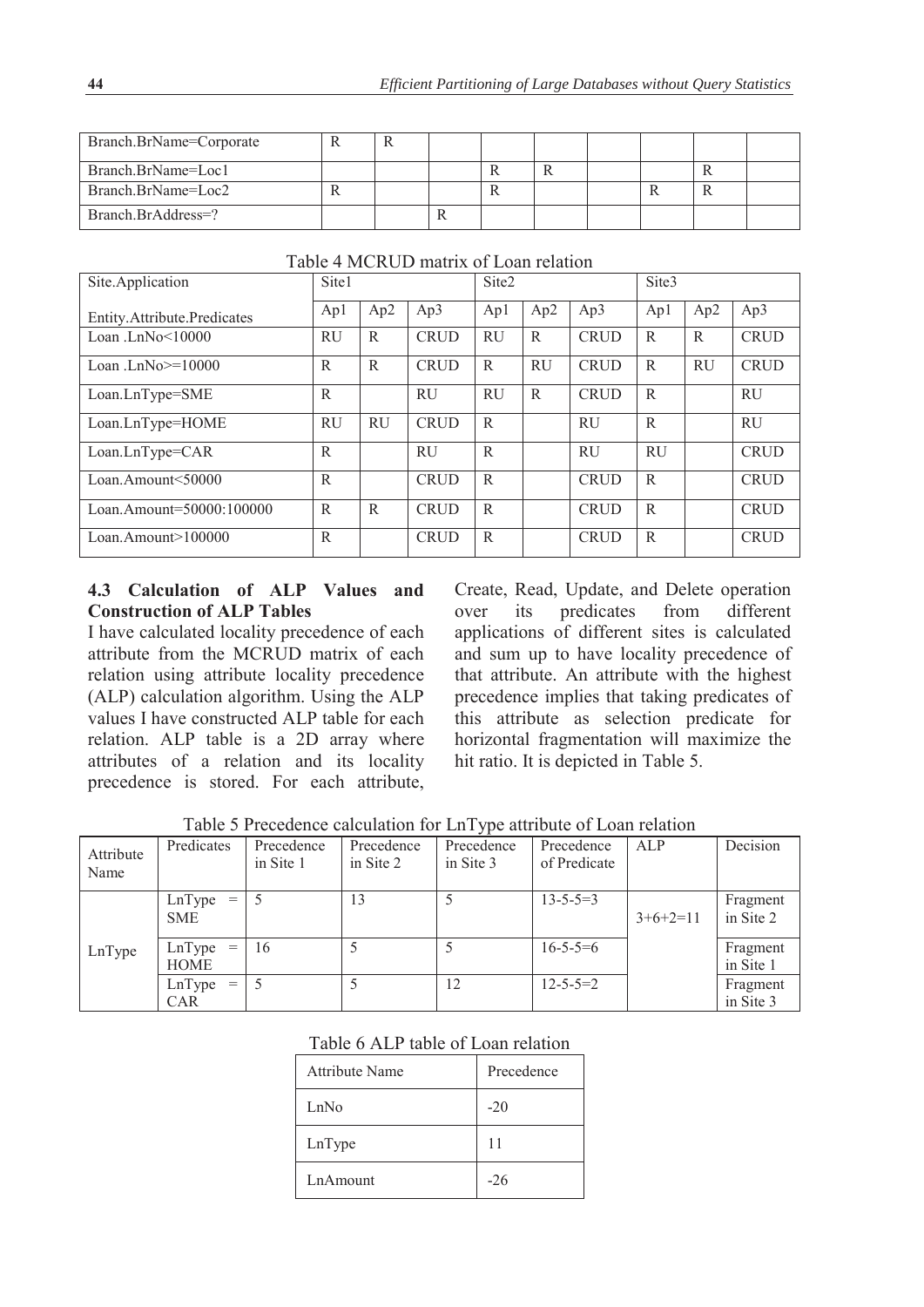## **4.4 Generation of Predicate Set and Fragmentation of the Relations**

Predicate set was generated for the attributes with highest locality precedence of the relations respectively. These predicate sets were used to fragment the relations.

```
P_{\text{Loan}} ={LnType=SME, LnType=HOME,
LnType=CAR } 
P_{\text{Customer}} = \{ \text{BrNo} = 801, \text{ BrNo} = 802, \text{ }BrNo=B03} 
P_{\text{Accounts}} = \{ \text{AccType} = \text{Ind}, \text{AccType} = \text{Cor} \}P_{\text{AccoffBranch}} = \{BrNo = B01, BrNo = B02,BrNo=B03} 
P_{\text{LnoffBranch}} = \{BrNo = B01, BrNo = B02,BrNo=B03}
```
As for AccCust and LnCust relations, no attribute has significant higher precedence than other attributes, so predicate set was not generated for the relations. Instead these relations are to be fragmented derived horizontally with the help of their mother relation.

For Horizontal fragmentation of Customer relation, following queries are used:

 $Q<sub>Customerr1</sub> = Select * from Customer$ where BrNo=B01; QCustomer2 =Select \* from Customer where BrNo=B02; QCustomer3 =Select \* from Customer where BrNo=B03;

For Horizontal fragmentation of Loan relation, following queries are used:

 $Q_{\text{Loan1}}$  =Select  $*$  from Loan where LnType=SME; QLoan2 =Select \* from Loan where LnType= HOME;  $Q_{\text{Loan3}} = \text{Select}$  \* from Loan where LnType= CAR;

For Horizontal fragmentation of Accounts relation, following queries are used:

```
QAccounts1 =Select * from Accounts 
where AccType=Ind; 
QAccounts2 =Select * from Accounts 
where AccType=Cor;
```
For Horizontal fragmentation of AccofBranch relation, following queries are used:

QAccofBranch1 =Select \* from AccofBranch where BrNo=B01;

QAccofBranch2 =Select \* from AccofBranch where BrNo=B02;

QAccofBranch3 =Select \* from AccofBranch where BrNo=B03;

For Horizontal fragmentation of LnofBranch relation following queries are used:

QLnofBranch1 =Select \* from LnofBranch where BrNo=B01; QLnofBranch2 =Select \* from LnofBranch where BrNo=B02; QLnofBranch3 =Select \* from LnofBranch where BrNo=B03; For Horizontal fragmentation of AccCust relation, following queries are used: QAccCust1 =Select AccNo, Cid from AccCust, Customer where AccCust.Cid = Customer.Cid and Customer.BrNo=B01; QAccCust2 =Select AccNo, Cid from AccCust, Customer where AccCust.Cid = Customer.Cid and Customer.BrNo=B02; QAccCust3 =Select AccNo, Cid from AccCust, Customer where AccCust.Cid = Customer.Cid and Customer.BrNo=B03; For Horizontal fragmentation of LnCust relation, following queries are used: QLnCust1 =Select LnNo, Cid from LnCust, Customer where LnCust.Cid = Customer.Cid and Customer.BrNo=B01;  $Q_{LnCust2}$  = Select LnNo, Cid from LnCust, Customer where LnCust.Cid = Customer.Cid and Customer.BrNo=B02; QLnCust3 = Select LnNo, Cid from LnCust, Customer where LnCust.Cid = Customer.Cid and Customer.BrNo=B03; Branch relation was not fragmented as it is a very small relation and most access to its records is by *read* operation. Instead, Branch relation was replicated to all the sites of the DBDS.

In this way all the relation schemas of the distributed banking system of Fig. 5 were fragmented using the above queries and allocated to the three computers (sites).

## **4.5 Queries for Performance analysis of Matrix based Fragmentation (MMF)**

I have executed twenty queries in each site with a total of sixty selected queries in the distributed system according to Pareto Principle often referred as 80/20 rule [47] – [49] to see the performance of MMF. The queries were selected from the following *query domain* to accomplish enough variation of real database system:

- Insertion e.g. Insert into RRR values  $(xxx, yyy, zzz);$
- Selection (Point) e.g. Select A<sub>1</sub>, A<sub>2...</sub>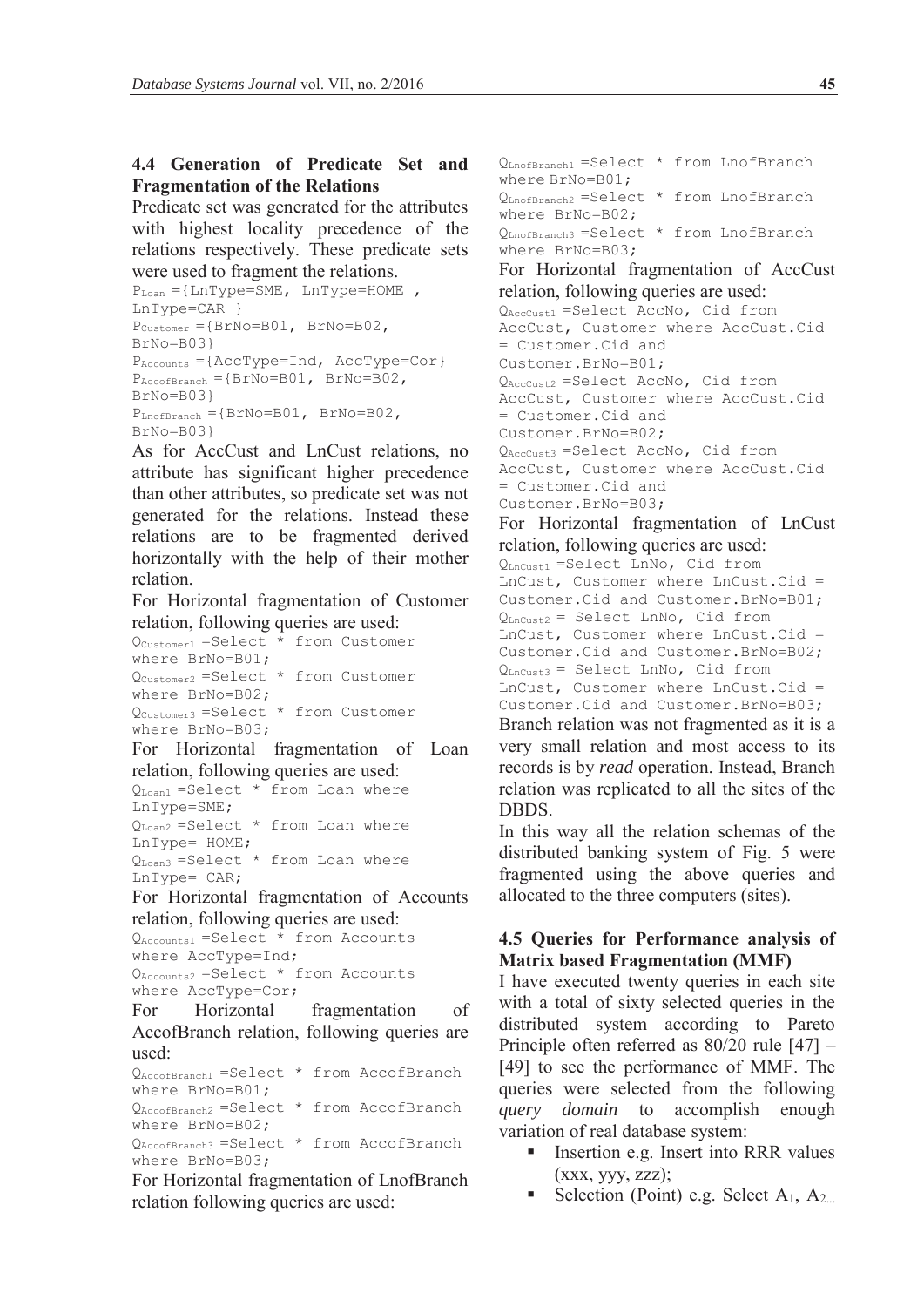$A_n$  from RRR where  $xxx = P$ 

- Selection (Range) e.g. Select  $A_1$ ,  $A_2$ .... An from RRR where xxx< BBB
- Selection (Join) e.g. Select  $A_1$ ,  $A_2$ ...  $A_n$  from  $R_1$ ,  $R_2$  where  $R_1.A_i=R_2.A_i$

AND  $R_1.A_k=CCC$ 

- Selection (Aggregation) e.g. Select Sum (AA) from RRR where P
- Update e.g. Update RRR set  $A_i = XXX$ where  $A_i = yyy$
- **Deletion e.g. Delete \* from RRR**

where P

I have defined hit as a result of a query of any type accessed records of a local fragment of the site where the query was initiated and miss as a result of a query of any type accessed records of one or more remote fragments of other sites. Partial results of my experiments are shown in Table 7 – 8 and Fig.  $7 - 8$ :



Fig. 7 Hit Miss ratio for Loan relation



Fig. 8 Hit Miss ratio for Accounts relation

From Table 7 we can see that all the queries of Site 1 accessed records from local fragment of Loan relation. So hit ratio in Site 1 is 100%. We also see that 75% queries executed at Site 2 and Site 3 accessed records of local fragment and 25% queries accessed records of fragment stored on other (remote) site rather than query generation site. Average hit ratio for Loan relation is 83.33%.

| Table / Fill Milss fatio for Loan |            |            |  |  |  |  |  |
|-----------------------------------|------------|------------|--|--|--|--|--|
| Site                              | Percentage | Percentage |  |  |  |  |  |
|                                   | of Hit     | of Miss    |  |  |  |  |  |
| Site 1                            | 100%       | $0\%$      |  |  |  |  |  |
| Site 2                            | 75%        | 25%        |  |  |  |  |  |
| Site 3                            | 75%        | 25%        |  |  |  |  |  |
| Average                           | 83.33%     | 16.67%     |  |  |  |  |  |

 $H<sub>it</sub>$  Miss ratio for Loan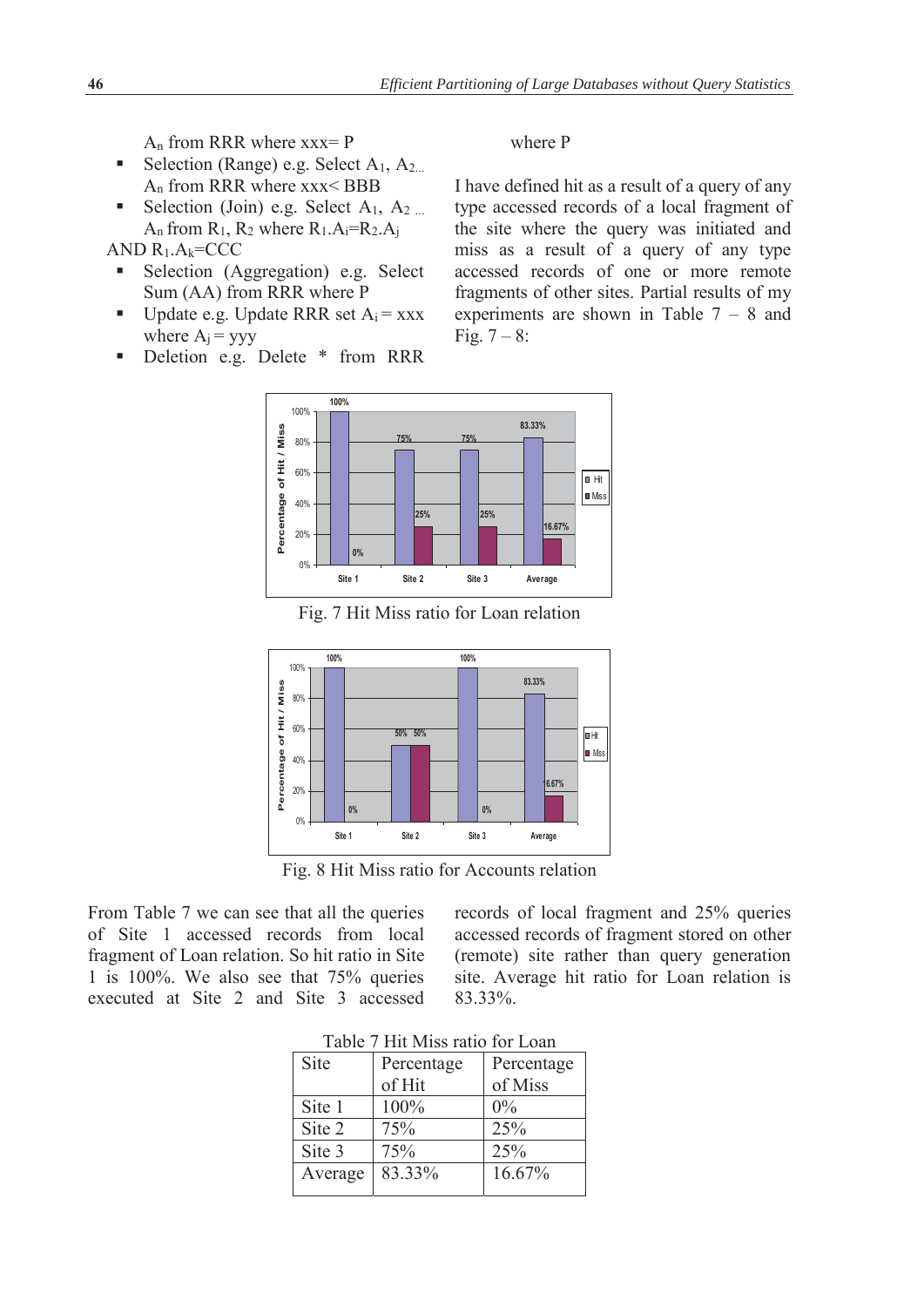From Table 8 we can see that all the queries of Site 1 and Site 3 accessed local fragment of Accounts relation.

So hit ratio in Site 1 and 3 is 100%. 50% of queries executed at Site 2 accessed records

of the local fragment and 50% queries accessed records of fragment stored on other (remote) site rather than Site 2. Average hit ratio for Accounts relation is 83.33%.

| Site    | Percentage of Hit | Percentage of Miss |
|---------|-------------------|--------------------|
| Site 1  | 100%              | $0\%$              |
| Site 2  | 50%               | 50%                |
| Site 3  | 100%              | $0\%$              |
| Average | 83.33%            | 16.67%             |

Table 8 Hit Miss ratio for Accounts

Table 9 shows the overall performance of the distributed system after fragmenting the relations using MMF technique. We can see that after fragmentation and allocation using MMF technique, 85.71% of the queries

generated in any site accessed records of only that site and remote access reduced to 14.29%. This is definitely a significant achievement.

| Site         | Queries  |            |                     | Accessed   Accessed   Percentage | Percentage |
|--------------|----------|------------|---------------------|----------------------------------|------------|
| Name         | executed | fragment   | fragment            | of Hit                           | of Miss    |
|              |          |            | stored in stored in |                                  |            |
|              |          | local site | remote              |                                  |            |
|              |          |            | site                |                                  |            |
| Site 1       | 20       | 19         |                     | 92.86 %                          | $7.14\%$   |
| Site 2       | 20       | 16         | 3                   | 78.57%                           | 21.43%     |
| Site 3       | 20       | 17         | $\mathfrak{D}$      | 85.71%                           | 14.29%     |
| <b>DDBMS</b> | 60       | 52         | 6                   | 86.6 %                           | 13.4%      |

Table 9 Overall System Performances of MMF

#### **4.6 Comparison with other Techniques**

I have named the techniques deals with fragmentation problem of distributed database without addressing the initial stage problem as Techniques Without Initial Fragmentation (TWIF) as in  $[1]$  –  $[30]$ . TWIF first store the relations of a distributed database in a single site of the distributed system as a centralized database. The other sites where the database is not stored, access the database with various type of queries using remote network connection of the system. Information about attribute, predicate access pattern and frequencies of access by different queries from different sites are gathered in tables called Attribute Usage Matrix (AUM) or Predicate Usage Matrix (PUM) or similar tables. After a certain period when sufficient statistical data

are gathered for calculating the relationship (known as affinity) of an attribute or predicate with the transaction of sites, Attribute Affinity Matrix (AAM) or Predicate Affinity Matrix (PAM) are generated using Bond Energy algorithm or similar algorithm. From AAM and PAM, vertical and horizontal fragmentation decision is made respectively. Then produced fragments are to be stored in the sites of the distributed database though almost all TWIF ignore allocation of the fragments to reduce complexity.

I have implemented the above model in the lab and execute the same forty-two queries those were used to test our technique with the assumption that at the initial stage the centralized database is stored at Site 1. Table 10 shows the overall system performance of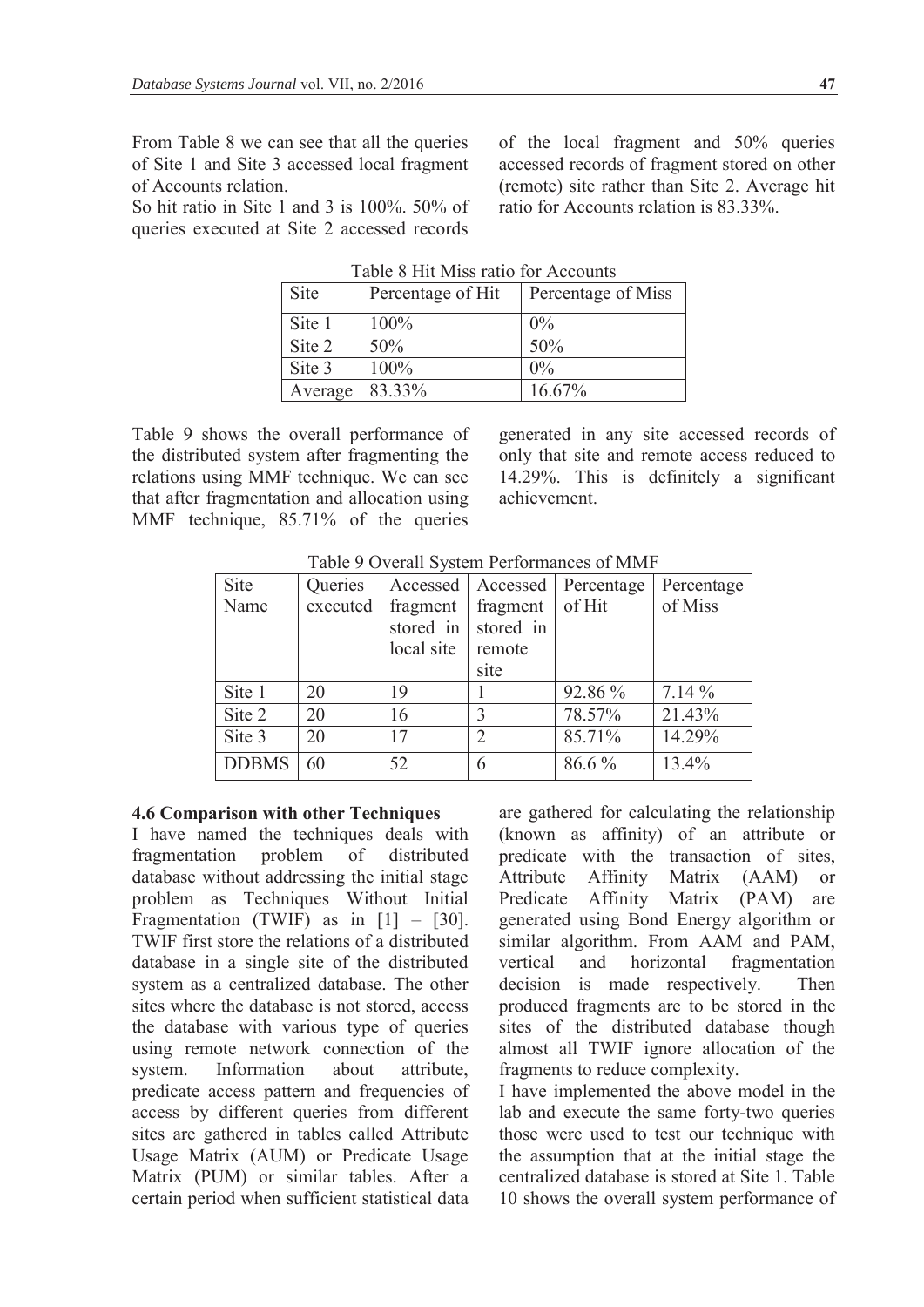TWIF before DDBMS is fragmented and allocated to sites. We can see that during a long period before reasonable amount of statistical record access frequencies by transactions are available for constructing attribute affinity matrix or predicate affinity

matrix and to fragment and allocate the database among the three sites, percentage of hit of the overall system is only 33.33% which is much less in comparison with our achieved 85.71% hit rate.

| Site Name    | Queries  | Access fragment stored   Access fragment   Percentage of   Percentage of |                      |        |             |
|--------------|----------|--------------------------------------------------------------------------|----------------------|--------|-------------|
|              | executed | in local site                                                            | stored in remote Hit |        | <b>Miss</b> |
|              |          |                                                                          | site                 |        |             |
| Site 1       | 20       | 20                                                                       |                      | 100%   | $0\%$       |
| Site 2       | 20       |                                                                          | 14                   | $0\%$  | 100%        |
| Site 3       | 20       |                                                                          | 14                   | $0\%$  | 100%        |
| <b>DDBMS</b> | 60       | 20                                                                       | 28                   | 33.33% | 66.66%      |

Table 10 Overall System Performance of TWIF

### **4.7 Impact of Site Number Increase**

Now we want to experiment the generalization of MMF so that we can verify if our technique is applicable to any number of sites of distributed system. I have

increased a total number of sites to four at design time by adding a local branch of DBDB named Loc3 at Site 4. This situation is depicted in Fig. 9



Fig. 9 DBDB with four sites

I have constructed the MCRUD matrix of Loan relation for four sites with three applications running on each site. It is shown in Table 11 below:

| Taoic 11 Inched matrix of Loan Rhanon for four shes |           |           |                 |           |           |                 |           |           |                 |              |              |                 |
|-----------------------------------------------------|-----------|-----------|-----------------|-----------|-----------|-----------------|-----------|-----------|-----------------|--------------|--------------|-----------------|
| Site.Application                                    | Site1     |           | Site2           |           | Site3     |                 |           | Site4     |                 |              |              |                 |
| Entity.Attribute.Predicate<br>S                     | Ap        | Ap<br>2   | Ap3             | Ap        | Ap<br>2   | Ap3             | Ap        | Ap<br>2   | Ap3             | Ap           | Ap<br>2      | Ap3             |
| Loan .Ln $No < 10000$                               | RU        | R         | <b>CRU</b><br>D | RU        | R         | <b>CRU</b><br>D | R.        | R         | <b>CRU</b><br>D | RU           | R            | <b>CRU</b><br>D |
| Loan .Ln $No>=10000$                                | R         | R         | <b>CRU</b><br>D | R         | <b>RU</b> | <b>CRU</b><br>D | R         | <b>RU</b> | <b>CRU</b><br>D | R            | <b>RU</b>    | <b>CRU</b><br>D |
| Loan.LnType=SME                                     | R         |           | <b>RU</b>       | <b>RU</b> | R         | <b>CRU</b><br>D | R         |           | <b>RU</b>       | <b>RU</b>    |              | <b>CRU</b><br>D |
| Loan.LnType=HOME                                    | <b>RU</b> | <b>RU</b> | <b>CRU</b><br>D | R         |           | <b>RU</b>       | R         |           | <b>RU</b>       | $\mathbb{R}$ |              | <b>RU</b>       |
| $Loan.LnType=CAR$                                   | R         |           | <b>RU</b>       | R         |           | <b>RU</b>       | <b>RU</b> |           | <b>CRU</b><br>D | RU           | $\mathsf{R}$ | <b>CRU</b><br>D |

Table 11 MCRUD matrix of Loan relation for four sites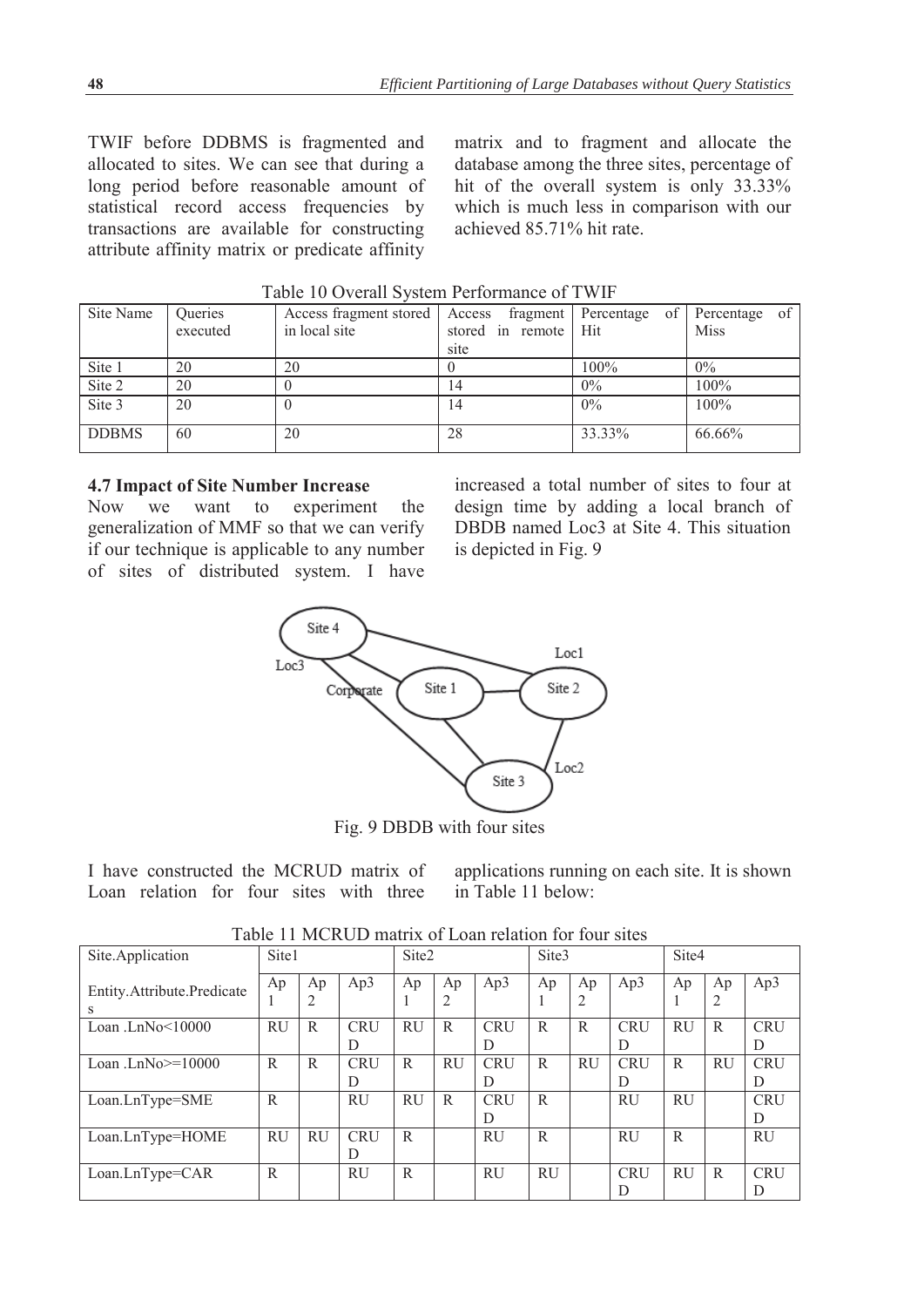| Loan.Amount<50000     |    | CRU        |  | CRU        |  | CRU | RU | R |    |
|-----------------------|----|------------|--|------------|--|-----|----|---|----|
|                       |    |            |  |            |  |     |    |   |    |
| Loan.Amount=50000:100 | R  | <b>CRU</b> |  | CRU        |  | CRU | R  |   |    |
| 000                   |    |            |  |            |  |     |    |   |    |
| Loan.Amount>100000    | RU | <b>CRU</b> |  | <b>CRU</b> |  | CRU |    |   | RU |
|                       |    |            |  |            |  |     |    |   |    |

From Table 11, I have calculated ALP table for Loan relation shown in Table 12. The process of how fragmentation and

replication decision is made in four sites can be understood from Table 13.

Table 12 ALP table of Loan relation with four sites

| <b>Attribute Name</b> | Precedence |
|-----------------------|------------|
| LnNo                  | -46        |
| LnType                | -17        |
| LnAmount              | 42         |

Table 13 Precedence calculation and fragmentation decision for Loan relation

| Attribute<br>Name | Predicates                   | Precedence<br>in Site 1 | Precedence<br>in Site 2 | Precedence<br>in Site 3 | Precedence<br>in Site 4 | Decision                                      |
|-------------------|------------------------------|-------------------------|-------------------------|-------------------------|-------------------------|-----------------------------------------------|
|                   | LnType $=$   5<br><b>SME</b> |                         | 13                      | 5                       | 12                      | Fragment<br>in Site 2<br>Replica<br>in site 4 |
| LnType            | $LnType =$<br><b>HOME</b>    | 16                      | 5                       | 5                       | 5                       | Fragment<br>in Site 1                         |
|                   | $LnType =$<br><b>CAR</b>     | -5                      | 5                       | 12                      | 13                      | Fragment<br>in Site 4<br>Replica<br>in site 3 |

Predicate set is generated for the attribute LnType of Loan relation.

```
P_{\text{Loan}} ={LnType=SME, LnType=HOME,
LnType=CAR } 
For Horizontal fragmentation of Loan 
relation, following queries were used: 
Q_{\text{Ioan1}} =Select * from Loan where
LnType=HOME; 
Q_{\text{Loan2}} = \text{Select} * from Loan where
LnType= SME;
```
 $Q_{\text{Loan3}}$  =Select  $*$  from Loan where LnType= CAR;

QLoan4.1=Select \* from Loan where LnType=SME;

 $Q_{\text{Loan4.2}} = \text{Select}$  \* from Loan where LnType= CAR;

I have executed same queries as previous in four sites of DBDS to check the impact of site addition on the hit-miss ratio. The result is shown in Table 14 and Fig 10.

We can see that average hit ratio is 81.25% that is very close to our previous result 83.33% achieved for three sites.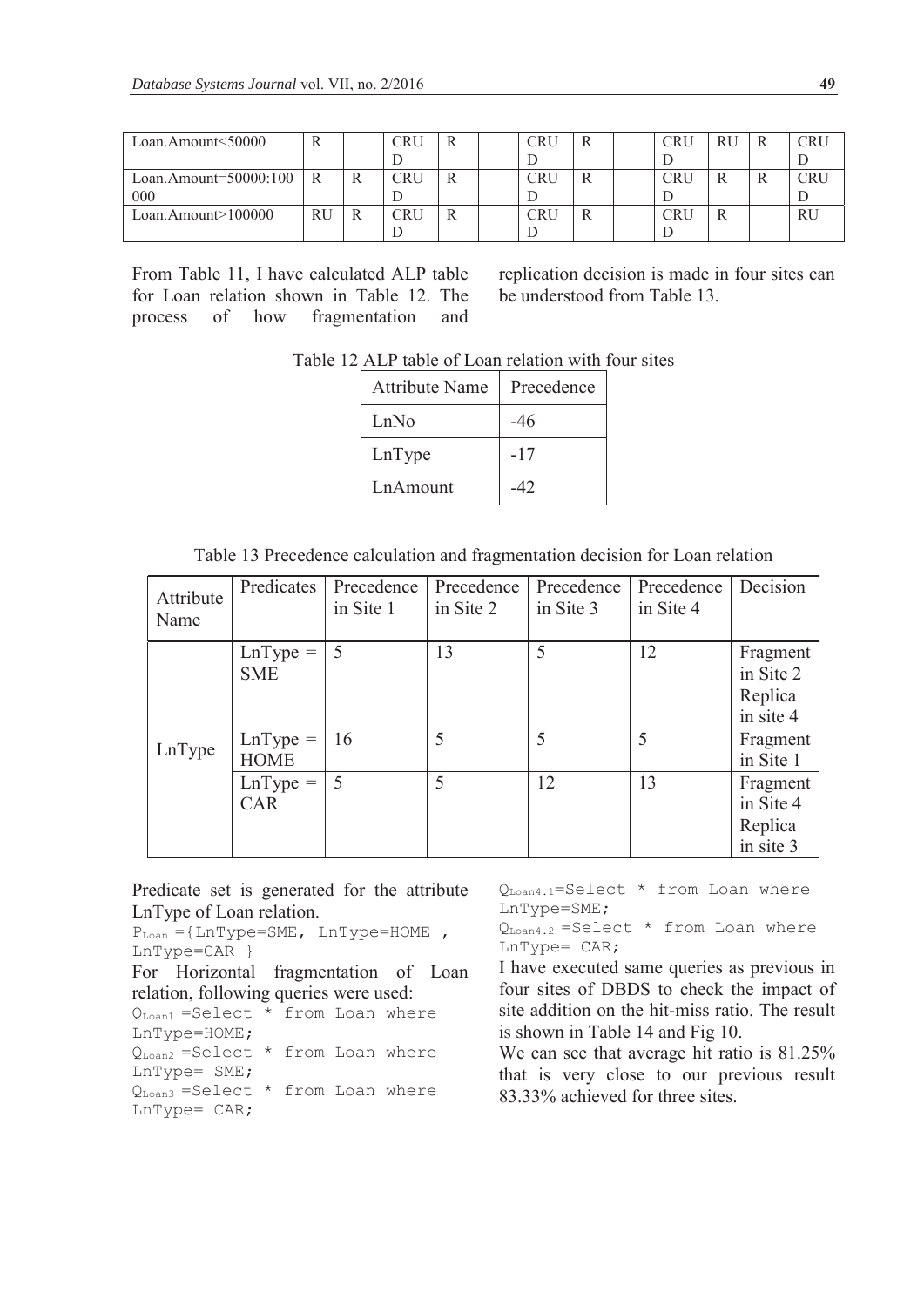| Site    | Percentage of Percentage | of          |
|---------|--------------------------|-------------|
|         | Hit                      | <b>Miss</b> |
| Site 1  | 100%                     | $0\%$       |
| Site 2  | 75%                      | 25%         |
| Site 3  | 75%                      | 25%         |
| Site 4  | 75%                      | 25%         |
| Average | 81.25%                   | 19.75%      |

Table 14 Performance table of MMF for Loan relation distributed in four sites

Fig. 10 shows the performance of MMF and TWIF with the increase of a number of sites in the distributed system. We can see that MMF shows better and quite steady performance as sites increases from three to five. In the same time, performance of TWIF falls gradually as new sites are added to the system.



Fig. 10 Comparison of Hit ratio between MMF and TWIF with increasing number of sites

## **4.8 Summary**

From the above result, we can see that our technique has clearly outperformed the technique stated in [30]. Our fragmentation technique achieved a very good hit rate which is approximately 84%. As other techniques described in [1] – [29] could not provide solutions for initial state of the distributed system, using TWIF initial performance (hit ratio) of the system is only 33.33%. After a long period when sufficient data for fragmenting the centralize database were available, hit rate of TWIF increased significantly as much as 91.66% but in the price of high transfer cost incurred for transferring data among the sites of the distributed system using communication network. Another thing is to mention that MMF achieves a steady hit rate over 80% and TWIF's performance falls gradually from 33.33% to 20% with the increase of a number of sites of DBDS from three to five.

I have increased the number of sites in the system up to ten and found similar results.

## **7 Conclusions**

Making proper fragmentation of the relations and allocation of the fragments is a major research area in distributed systems. Many techniques have been proposed by the researchers using empirical knowledge of data access by different queries and frequencies of queries executed in different sites of a distributed system. But proper fragmentation and allocation at the initial stage of a distributed database have not yet been addressed. In this paper, I have presented a fragmentation technique to partition relations of a distributed database properly at the initial stage when no data access statistics and query execution frequencies are available. Instead of using empirical data, I have developed a matrix namely Modified Create, Read, Update and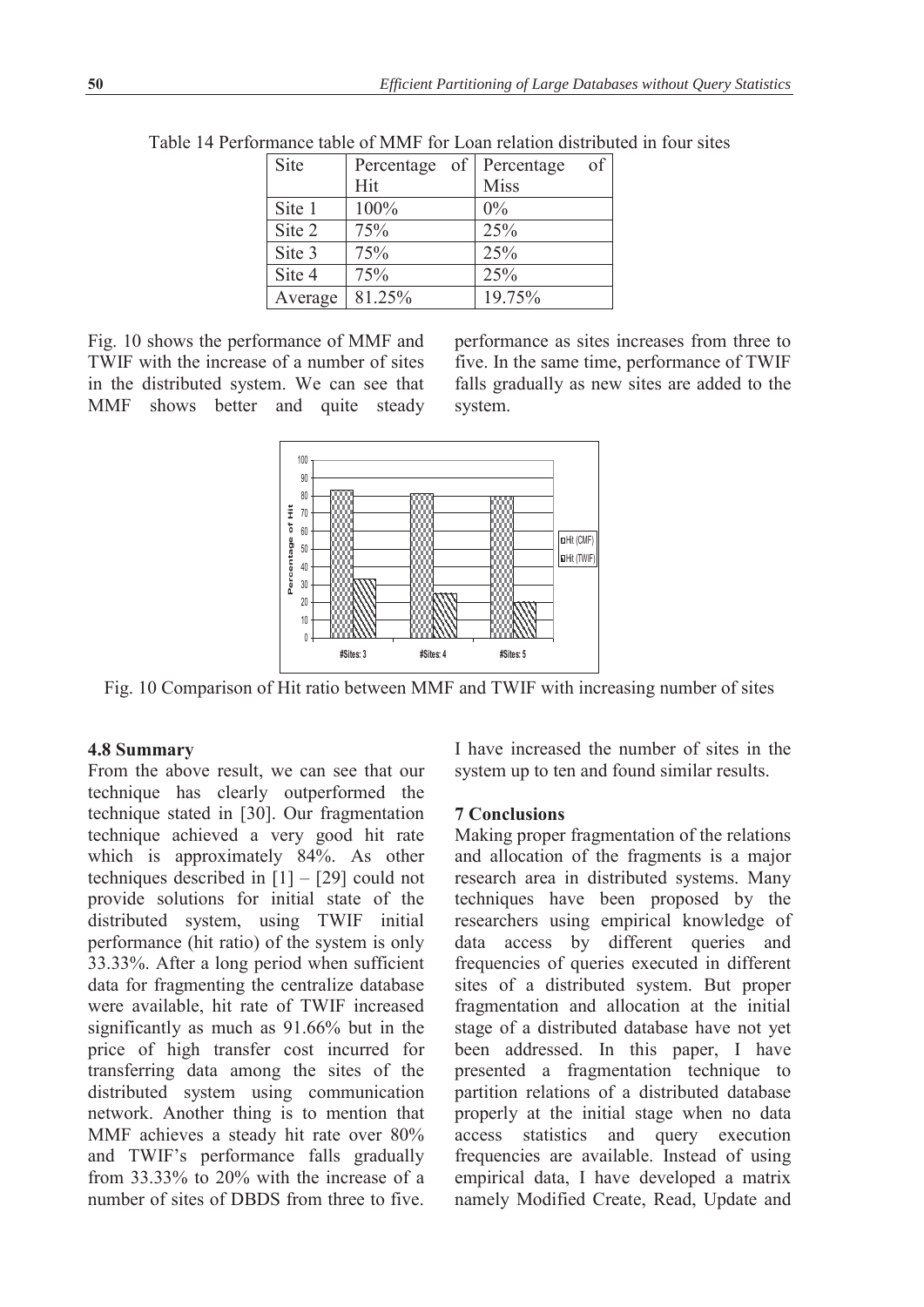Delete (MCRUD) to make fragmentation decisions. Using our technique no additional complexity is added for allocating the fragments to the sites of a distributed database as fragmentation is synchronized with allocation. So the performance of a DDBMS can be improved significantly by avoiding frequent remote access and high data transfer among the sites.

### **Acknowledgment**

The Author is grateful to Dr. Abu Sayed Md. Latiful Hoque, Professor, Dept. of Computer Science and Engineering, Bangladesh University of Engineering and Technology (BUET) for his guidance.

## **References**

- [1] Ozsu, M. T., and Valduriez, P. Principles of Distributed Database Systems. Prentice-Hall, New Jersey, 1999.
- [2] Ceri, S., and Pelagatti, G. Distributed Databases Principles and System. McGraw- Hill, New York, 1984.
- [3] Navathe, S., Karlapalem, K., and Ra, M. A mixed fragmentation methodology for initial distributed database design. Journal of Computer and Software Engineering 3, 4 (1995), 395–426.
- [4] Bai<sup> $\tilde{a}$ </sup> ao, F., Mattoso, M., and Zaverucha, G. A distribution design methodology for object dbms. Distributed and Parallel Databases 16, 1 (2004), 45–90.
- [5] Tamhankar, A. M., and Ram, S. Database fragmentation and allocation: An integrated methodology and case study. IEEE Transactions on Systems Management 28, 3 (1998), 194–207.
- [6] Blankinship, R., Hevner, A. R., and Yao, S. B. An iterative method for distributed database design. In Proceedings of the 17th International Conference on Very Large Data Bases (1991), G. M. Lohman, A. Sernadas, and R. Camps, Eds., Morgan Kaufmann, pp. 389–400.
- [7] Ma, H. "Distribution design for complex value databases" Doctoral thesis, Department of Information Systems, Massey University, 2007.
- [8] Ceri, S., Negri, M., and Pelagatti, G. Horizontal data partitioning in database design. In Proceedings of the 1982 ACM SIGMOD international conference on Management of data (1982), ACM Press, pp. 128–136.
- [9] Zhang, Y. On horizontal fragmentation of distributed database design. In Advances in Database Research (1993), M. Orlowska and M. Papazoglou, Eds., World Scientific Publishing, pp. 121– 130.
- [10]Ra, M. Horizontal partitioning for distributed database design. In Advances in Database Research (1993), M. Orlowska and M. Papazoglou, Eds., World Scientific Publishing, pp. 101– 120.
- [11]Cheng, C.-H., Lee, W.-K., and Wong, K.-F. A genetic algorithm-based clustering approach for database partitioning. IEEE Transactions on Systems, Man, and Cybernetics, Part C 32, 3 (2002), 215–230.
- [12]Mahboubi H. and Darmont J. "Enhancing XML Data Warehouse Query Performance by Fragmentation" ACM SAC, 2009, pp.1555-1562.
- [13] Chang, S.-K., and Cheng, W.-H. A methodology for structured database decomposition. IEEE Transactions on Software Engineering (TSE) 6, 2 (1980), 205–218.
- [14] Shin, D. G., and Irani, K. B. Partitioning a relational database horizontally using a knowledge-based approach. SIGMOD Record 14, 4 (1985), 95–105.
- [15]Shin, D.-G., and Irani, K. B. Fragmenting relations horizontally using a knowledgebased approach. IEEE Transactions on Software Engineering (TSE) 17, 9 (1991), 872–883.
- [16] Khalil, N., Eid, D., and Khair, M. Availability and reliability issues in distributed databases using optimal horizontal fragmentation. In Database and Expert Systems Applications (DEXA) (1999), T. J. M. Bench-Capon, G. Soda, and A. M. Tjoa, Eds.,vol. 1677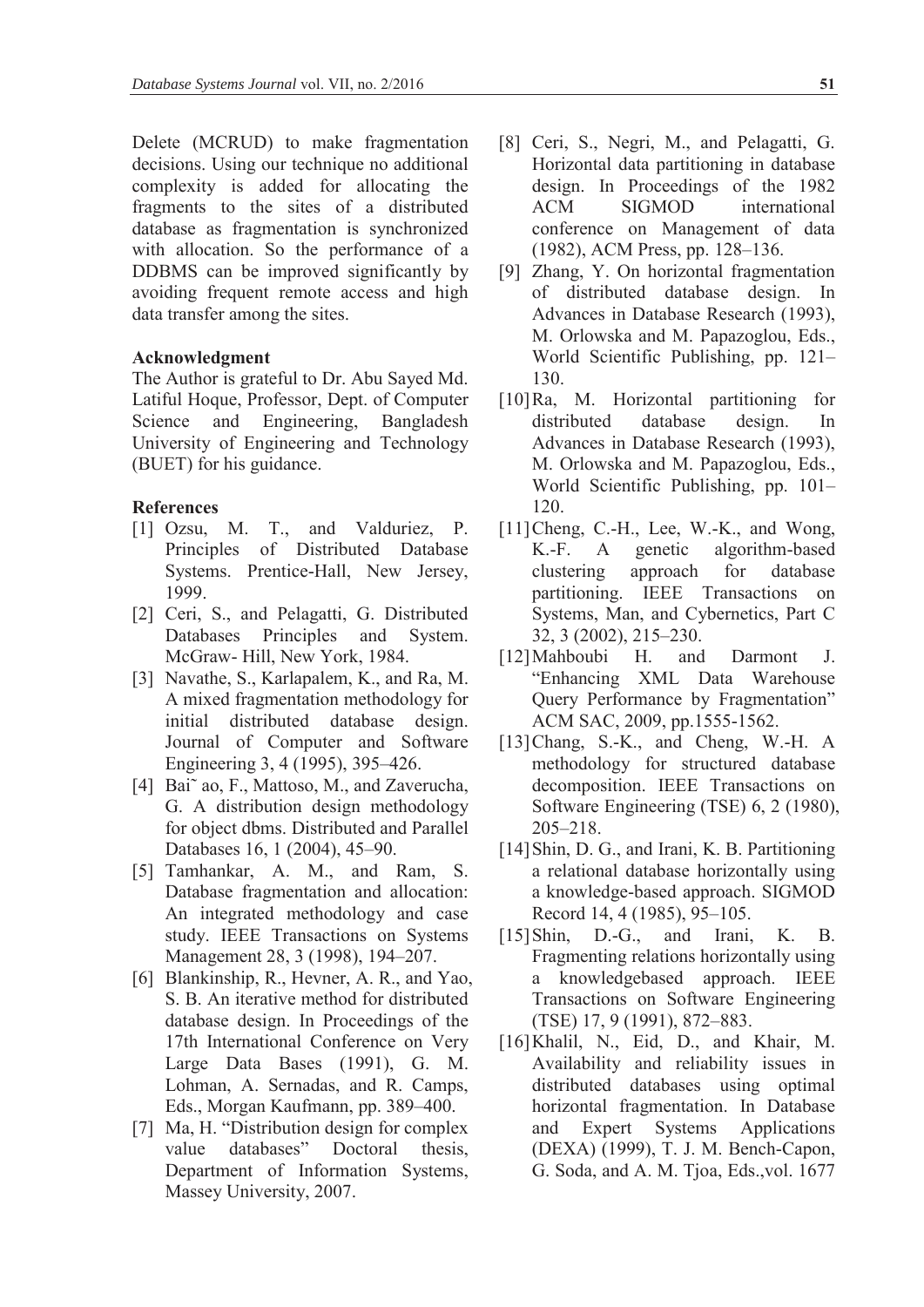of Lecture Notes in Computer Science, Springer, pp. 771–780.

- [17]Hoffer, J. A., and Severance, D. G. The use of cluster analysis in physical database design. In Proceedings of the First International Conference on Very Large Data Bases (VLDB) (1975), pp. 69–86.
- [18]Navathe, S. B., Ceri, S., Wiederhold, G., and Dour, J. Vertical partitioning algorithms for database design. ACM Transactions on Database Systems (TODS) 9, 4 (1984), 680–710.
- [19]Navathe, S. B., and Ra, M. Vertical partitioning for database design: A graphical algorithm. SIGMOD Record 14, 4 (1989), 440–450.
- [20]Lin, X., and Zhang, Y. A new graphical method of vertical partitioning in database design. In Proceedings of the 4th Australian Database Conference (ADC) (1993), M. P. P. Maria E. Orlowska, Ed., World Scientific, pp. 131–144.
- [21]Ma, H., Schewe, K.-D., and Kirchberg, M. A heuristic approach to vertical fragmentation incorporating query information. In Proceedings of the 7th International Baltic Conference on Databases and Information Systems (DB&IS), IEEE Computer Society Press, 2006, pp. 69–76.
- [22]AlFares M. et al, "Vertical Partitioning for Database Design: A Grouping Algorithm", International Conference on Software Engineering and Data Engineering (SEDE), 2007, pp. 218-223.
- [23]Ngo T.H., "New Objective Function for Vertical Partitioning in Database System" In Proceedings of the SYRCODIS, 2008.
- [24]Runceanu A. "Fragmentation in Distributed Databases", Innovations and Advanced Techniques in Systems, Computing Sciences and Software Engineering, Springer, 2008, pp. 57–62.
- [25]Cornell, D., and Yu, P. A vertical partitioning algorithm for relational databases. In International Conference on Data Engineering (1987), pp. 30–35.
- [26]Cornell, D. W., and Yu, P. S. An effective approach to vertical partitioning for physical design of relational databases. IEEE Transactions on Software Engineering 16, 2 (1990), 248–258.
- [27]Chu, P.-C. A transaction oriented approach to attribute partitioning. Information Systems 17, 4 (1992), 329– 342.
- [28] Chakravarthy, S., Muthuraj, J., Varadarajan, R., and Navathe, S. B. An objective function for vertically partitioning relations in distributed databases and its analysis. Distributed and Parallel Databases 2, 2 (1994), 183– 207.
- [29] Son, J. H., and Kim, M. H. An adaptable vertical partitioning method in distributed systems. Journal of Systems and Software 73, 3 (2004), 551–561.
- [30]Abuelyaman E. S. "An Optimized Scheme for Vertical Partitioning of a Distributed Database" International Journal of Computer Science and Network Security, VOL.8 No.1, January 2008, pp 310-316.
- [31]Raouf, A. E. A., Badr, N. L., & Tolba, M. F. (2014). Dynamic distributed database over cloud environment. In International Conference on Advanced Machine Learning Technologies and Applications (pp. 67- 76). Springer International Publishing.
- [32]Rodríguez-Mazahua, L., Alor-Hernández, G., Abud-Figueroa, M. A., & Peláez-Camarena, S. G. (2014). Horizontal Partitioning of Multimedia Databases Using Hierarchical Agglomerative Clustering. In Mexican International Conference on Artificial Intelligence (pp. 296-309). Springer International Publishing.
- [33]Harikumar, S., & Ramachandran, R. (2015). Hybridized fragmentation of very large databases using clustering. In Signal Processing, Informatics, Communication and Energy Systems (SPICES), 2015 IEEE International Conference on (pp. 1-5). IEEE.